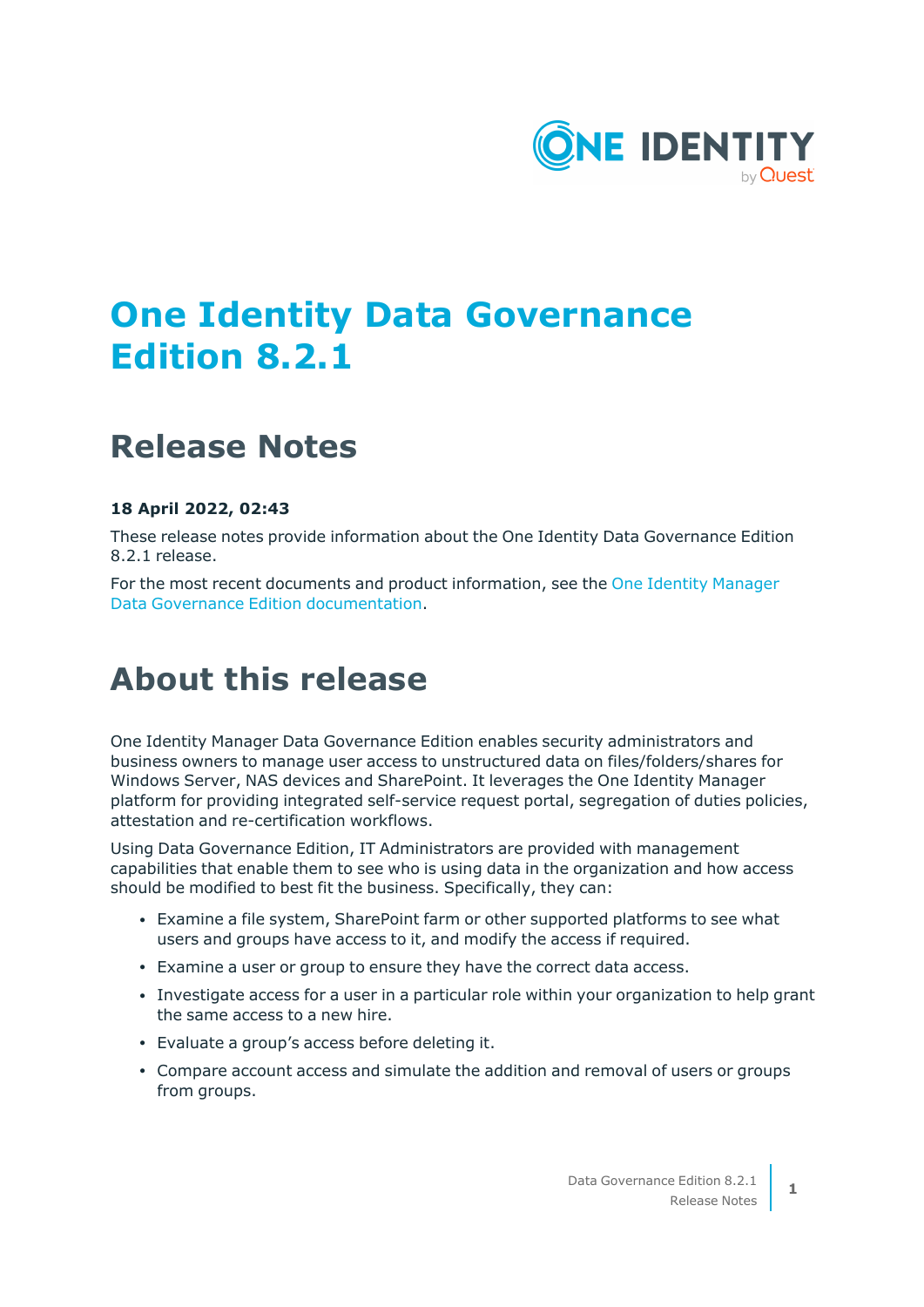- Calculate perceived owners to identify potential business owners for data within your environment.
- Place data under governance and leverage the self-service requests, attestations, policies, and reports that help you to ensure your data is in compliance.

Through workflows that cross both the Manager and the Web Portal, users can:

- Manage access to and governance of Windows Server, NAS devices, SharePoint resources, and certain Cloud resources.
- Perform access modeling to compare user accounts/groups to identify the impact of adding/removing users to/from groups and identify why employees in the same department have different access rights.
- View how access was achieved, who requested it, who approved or denied it. This information is useful to verify during the attestation process.
- Define access policies including Separation of Duties to assist in fulfilling security and compliance requirements around data protection.
- Manage access as a business owner, an administrator or a security officer through dashboards and views.
- Review user and resource activity to identify patterns of usage, spot atypical behavior, and determine business owners to ensure that users have only the access to what they absolutely need, and nothing more.
- Use an access request workflow which allows business owners to grant or deny resource access and recommend a group for fulfillment from the list of best fit groups suggested by the system – thereby improving efficiency and reducing IT burden.
- Identify data without owners, suggest potential business owners, and allow compliance teams to schedule a process for business owners to verify and attest to employee access as well as enable the immediate remediation.
- Access pre-defined reports to help you identify, summarize, and analyze resource and account access and activity throughout your organization.

Data Governance Edition 8.2.1 is a minor release that provides compatibility with One Identity Manager 8.2.1.

For a full list of target systems that can be scanned, see [Supported](#page-17-0) target systems

## **New features**

New features in Data Governance Edition 8.2.1:

• Support to install and configure Data Governance agent for managing NetApp CIFS and NFS devices for NetApp ONTAP version 9.9.

See also:

• [Resolved](#page-2-0) issues on page 3

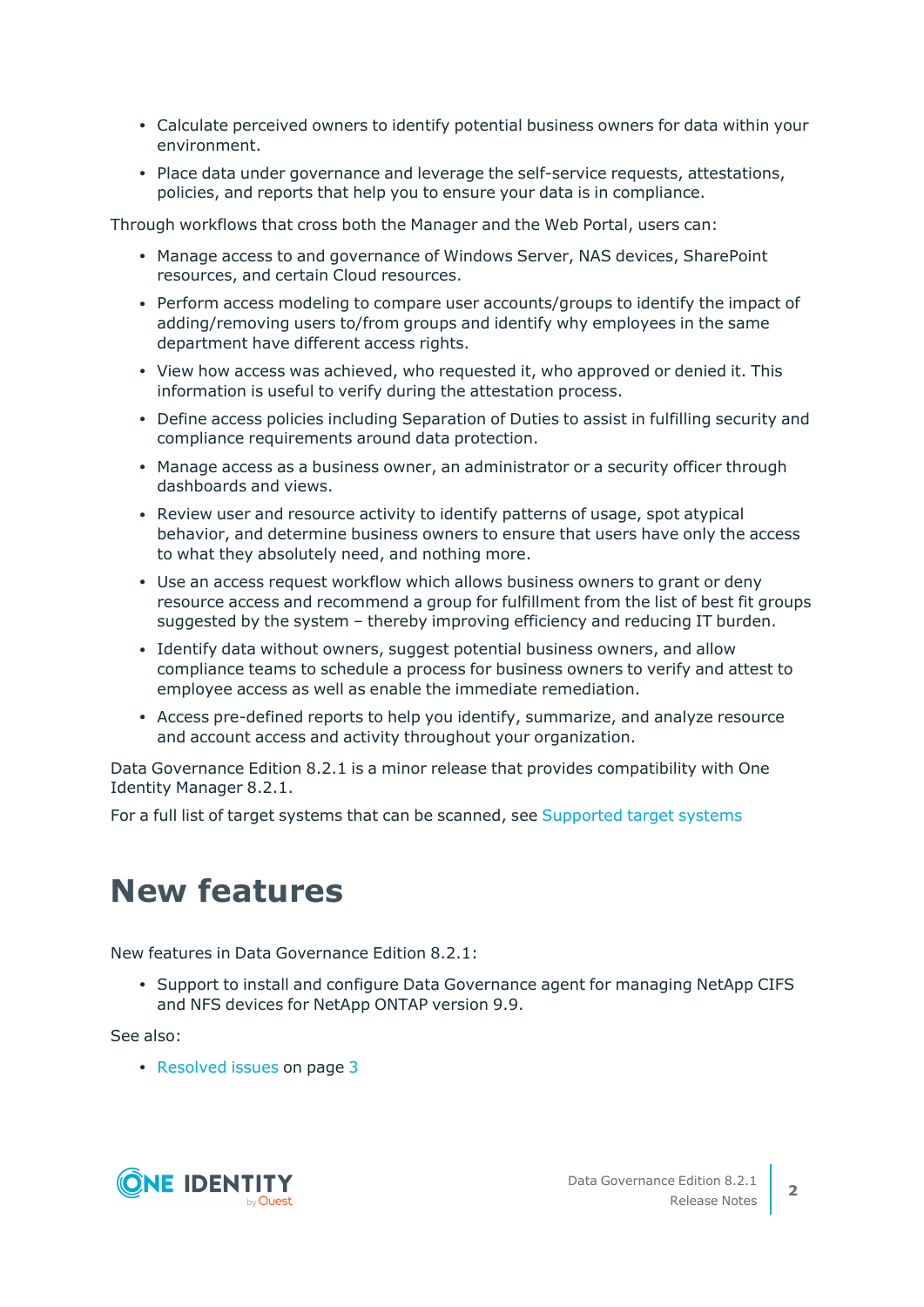# <span id="page-2-0"></span>**Resolved issues**

The following is a list of issues addressed in this release.

This release contains all resolved issues since the general release of One Identity Data Governance Edition 8.2.1.

### **Table 1: Resolved issues**

| <b>Resolved issue</b>                                                                                                       | <b>Issue</b><br><b>ID</b> |
|-----------------------------------------------------------------------------------------------------------------------------|---------------------------|
| Display issues in Manager application's user interface when permissions for a<br>SharePoint managed host are loaded         | 297391                    |
| Creating or editing attestation policy in API Server throws an error:<br>"VI.Base.ViException: Table QAMCATEGORY not found" | 297077                    |

## **Known issues**

The following is a list of issues, including those attributed to third-party products, known to exist at the time of release.

#### **Table 2: General known issues**

| <b>Known Issue</b>                                                                                                                                                                                                                                                                                            | <b>Issue</b><br>ID |
|---------------------------------------------------------------------------------------------------------------------------------------------------------------------------------------------------------------------------------------------------------------------------------------------------------------|--------------------|
| Data Governance Edition does not handle computer name changes<br>automatically. If a computer's name is changed after it has been registered as a<br>managed host, some functions will not operate correctly. If a managed host<br>computer is renamed, it must be removed and added again with the new name. | 42129              |

#### **Table 3: Installation and upgrade known issues**

| <b>Known Issue</b>                                                                                                                                                                                                                                                                                                                                                                                                                                     | <b>Issue</b><br>ΙD |
|--------------------------------------------------------------------------------------------------------------------------------------------------------------------------------------------------------------------------------------------------------------------------------------------------------------------------------------------------------------------------------------------------------------------------------------------------------|--------------------|
| If you use the MSIExec.exe command to install the Data Governance server to<br>a non-default location, you will be required to perform future upgrades to the<br>server in the same manner. If the installation path is not specified when the<br>upgrade is performed, the custom installation is removed and the new version<br>is installed to the default location of %ProgramFiles%\One Identity\One<br>Identity Manager Data Governance Edition. | 313477             |
| Upgrading the Data Governance server reverts the "run as" of the server<br>service to Local System. The service must be reinstalled running as the                                                                                                                                                                                                                                                                                                     | 359129             |

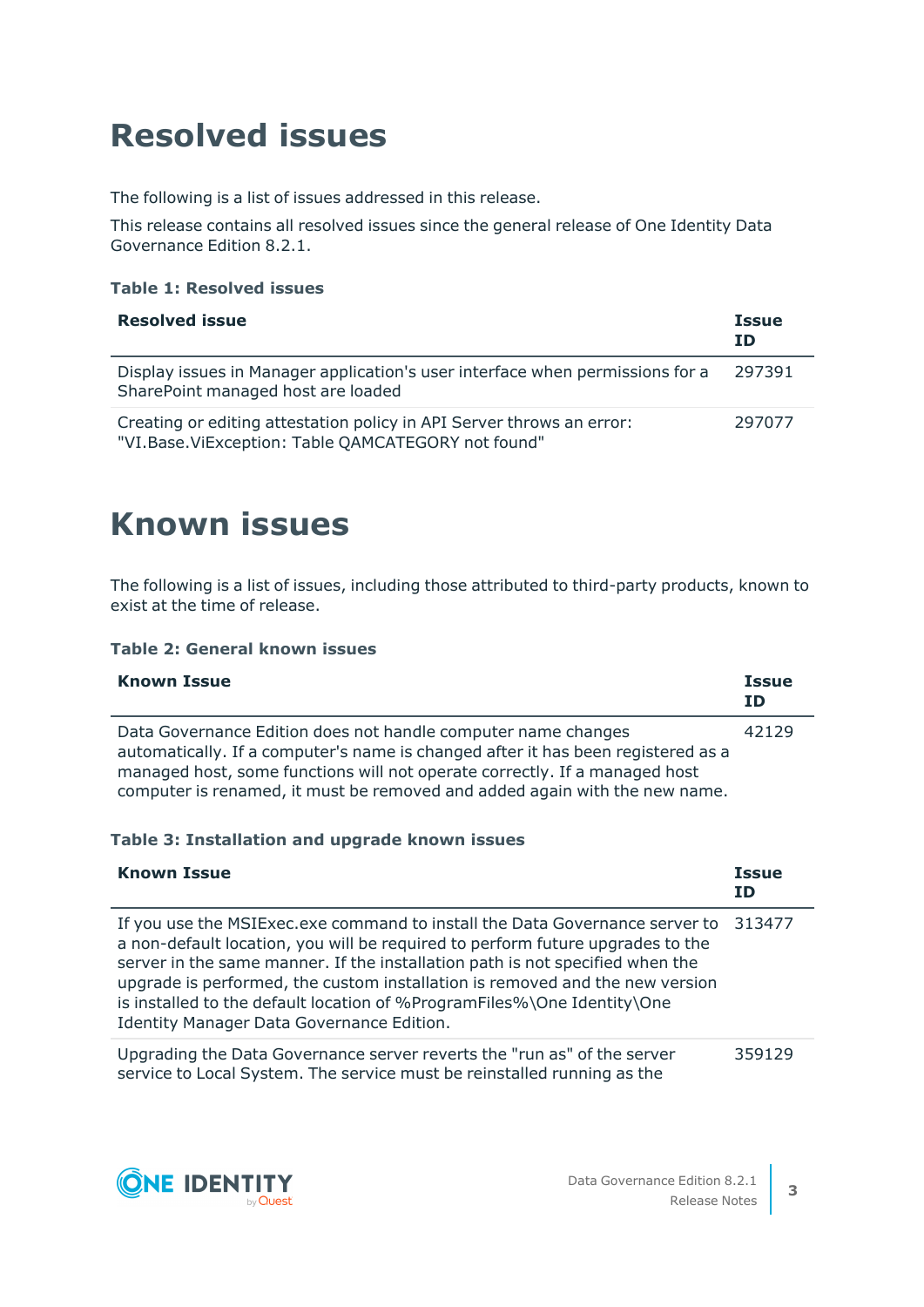| <b>Known Issue</b>                                                                                                                                                                                                                                                                                                                                                                                       | <b>Issue</b><br>ΙD |
|----------------------------------------------------------------------------------------------------------------------------------------------------------------------------------------------------------------------------------------------------------------------------------------------------------------------------------------------------------------------------------------------------------|--------------------|
| previously configured account.                                                                                                                                                                                                                                                                                                                                                                           |                    |
| To resolve this issue, when installing the new version of the Data Governance<br>server, leave the installer Retry/Cancel dialog open when prompted, run the<br>Service Control Manager, and switch the account on the Data Governance<br>server from local system back to the original service account. Then click Retry<br>in the installer dialog, and the installation should complete successfully. |                    |
| The Data Governance Configuration wizard is not detecting the existing<br>Resource Activity database name. If you are not using the default name for<br>your Resource Activity database, on an upgrade you must enter the "custom"<br>database name on the Data Governance activity database page of the Data<br>Governance Configuration wizard.                                                        | 592431             |
| After upgrading the Data Governance service to version 8.0, existing agents<br>will initially connect; however, after an agent restart, they will no longer                                                                                                                                                                                                                                              |                    |

will initially connect; however, after an agent restart, they will no longer connect, displaying a "Waiting to connect" state, and must be upgraded.

### **Table 4: Resource activity known issues**

| <b>Known Issue</b>                                                                                                                                                                                                                                                                                                                                                                           | <b>Issue</b><br>ID |
|----------------------------------------------------------------------------------------------------------------------------------------------------------------------------------------------------------------------------------------------------------------------------------------------------------------------------------------------------------------------------------------------|--------------------|
| If a volume is mounted as a drive letter and as a folder path, and changes are<br>made through the folder path - the Activity reports show the drive letter as the<br>path for activity.                                                                                                                                                                                                     | 148588             |
| The SharePoint system account will be automatically filtered from resource<br>activity.                                                                                                                                                                                                                                                                                                      | 320562             |
| When you restart a NetApp filer, the Data Governance agents scanning that<br>filer must also be restarted as they do not automatically register the required<br>FPolicy.                                                                                                                                                                                                                     | 417143             |
| Resource activity collection and real-time security updates are not supported<br>for EMC Isilon NFS managed hosts.                                                                                                                                                                                                                                                                           | 629701             |
| EMC VNX activity collection is not supported for devices with multiple CIFS<br>exposed virtual data movers.                                                                                                                                                                                                                                                                                  |                    |
| EMC activity collection requires that EMC CEE 7.1 is installed on the same<br>server as the Data Governance agent.                                                                                                                                                                                                                                                                           |                    |
| If Change Auditor is configured to collect activity from your EMC device via the<br>Quest Shared EMC Connector, and you would like activity<br>collection/aggregation in Data Governance Edition, you MUST configure Data<br>Governance Edition to collect activity directly from Change Auditor. You will<br>not be able to collect activity directly from your EMC device with both Change |                    |

Auditor and Data Governance Edition.

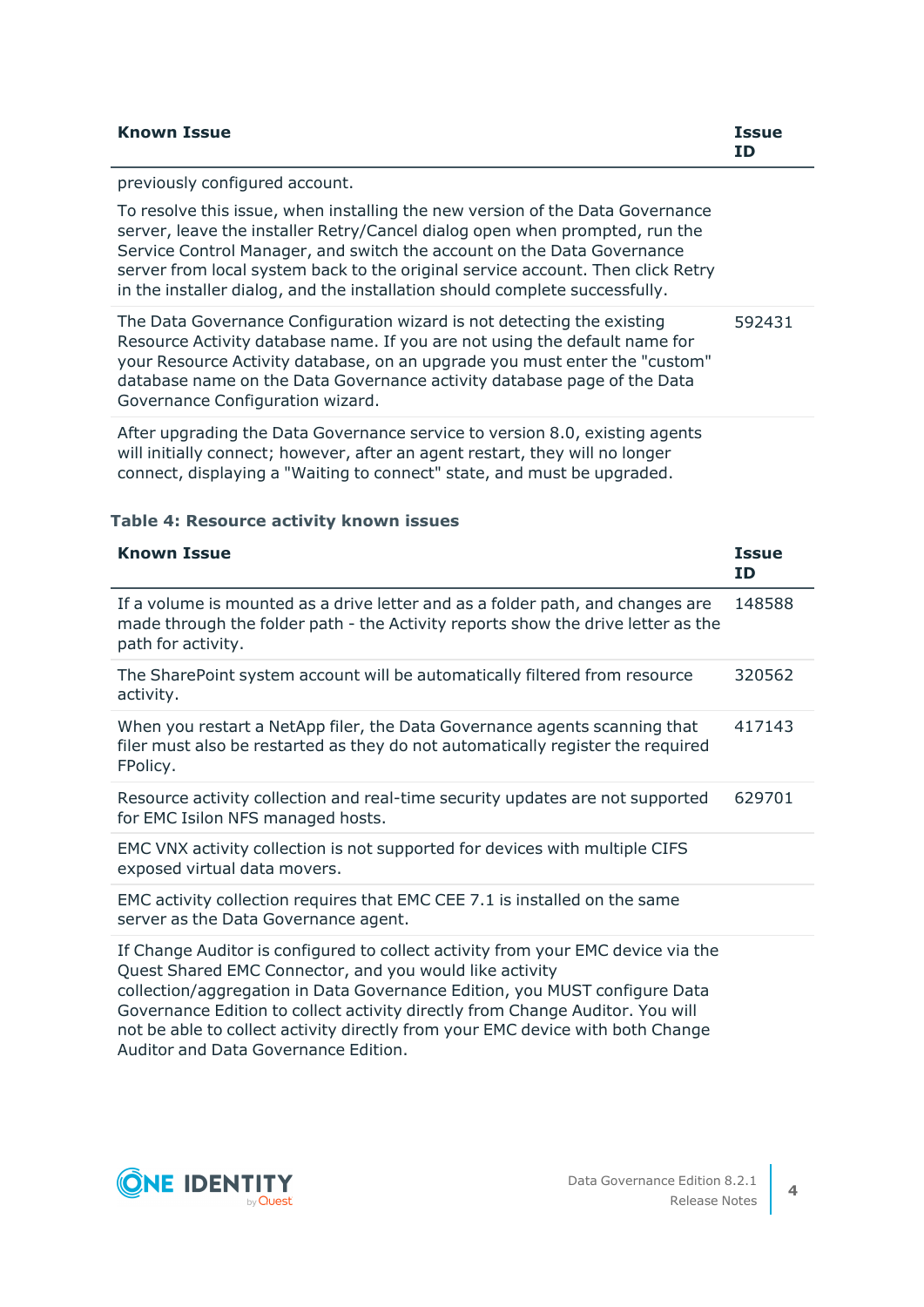| <b>Known Issue</b>                                                       | <b>Issue</b><br>ID |
|--------------------------------------------------------------------------|--------------------|
| When integrating with Change Auditor version 6.9.x, no activity is being |                    |
| reported in Data Governance Edition.                                     |                    |

There is a Change Auditor 6.9 hotfix now available to fix this integration. Please contact One Identity technical support for the latest Change Auditor hotfix.

#### **Table 5: SharePoint known issues**

| <b>Known Issue</b>                                                                                                                                                                                                                                                                                                                                | <b>Issue</b><br><b>ID</b> |
|---------------------------------------------------------------------------------------------------------------------------------------------------------------------------------------------------------------------------------------------------------------------------------------------------------------------------------------------------|---------------------------|
| The SharePoint account SHAREPOINT\system displays in Account access as<br>NULL SID.                                                                                                                                                                                                                                                               | 202555                    |
| In the Group Memberships tab, the location for SharePoint groups displays the<br>URL instead of the friendly path for the group.                                                                                                                                                                                                                  | 213029                    |
| In the Accounts view, renamed SharePoint groups do not show the new name<br>after a rescan.                                                                                                                                                                                                                                                       | 213906                    |
| When creating a new site collection on a farm where the SharePoint Auditing<br>farm solution is enabled, you may see an error indicating that the farm<br>solution is already activated. If this occurs, re-create the site collection.                                                                                                           | 215381                    |
| Exceptions occur during security index scans if web app policy denies rights to<br>a farm account, even if the web app is not a selected security index root.                                                                                                                                                                                     | 253558                    |
| Once data is placed under governance, a user or group's Limited access<br>permission will be changed to the AllowRead permission.                                                                                                                                                                                                                 | 271856                    |
| Retrieval of security for SharePoint hidden lists (such as Converted Forms)<br>through Data Governance Edition may incorrectly list the security for its<br>parent folder regardless of inheritance.                                                                                                                                              | 314472                    |
| For SharePoint 2010 farms, you may need to wait several minutes during<br>agent install before managed paths can be successfully configured.                                                                                                                                                                                                      | 388288                    |
| For SharePoint 2010, initial scans do not occur as expected if there is a delay<br>in setting dataroots for newly deployed managed hosts.                                                                                                                                                                                                         | 418369                    |
| <b>Workaround:</b> Wait for the scan schedule to lapse or restart the agent.                                                                                                                                                                                                                                                                      |                           |
| SharePoint and Windows security scans add nested groups to the security<br>index. The default behavior is to add an entry for every trustee that has been<br>found to be directly ACL'd on a managed host. The SharePoint and Windows<br>security scan behavior does not cause any harm, it is simply inconsistent with<br>the expected behavior. | 598090                    |
| Running Manage Access on a user/employee with a SharePoint user account<br>type in the Security Index view logs an error: Requested value 'domain\user'<br>was not found.                                                                                                                                                                         | 667557                    |

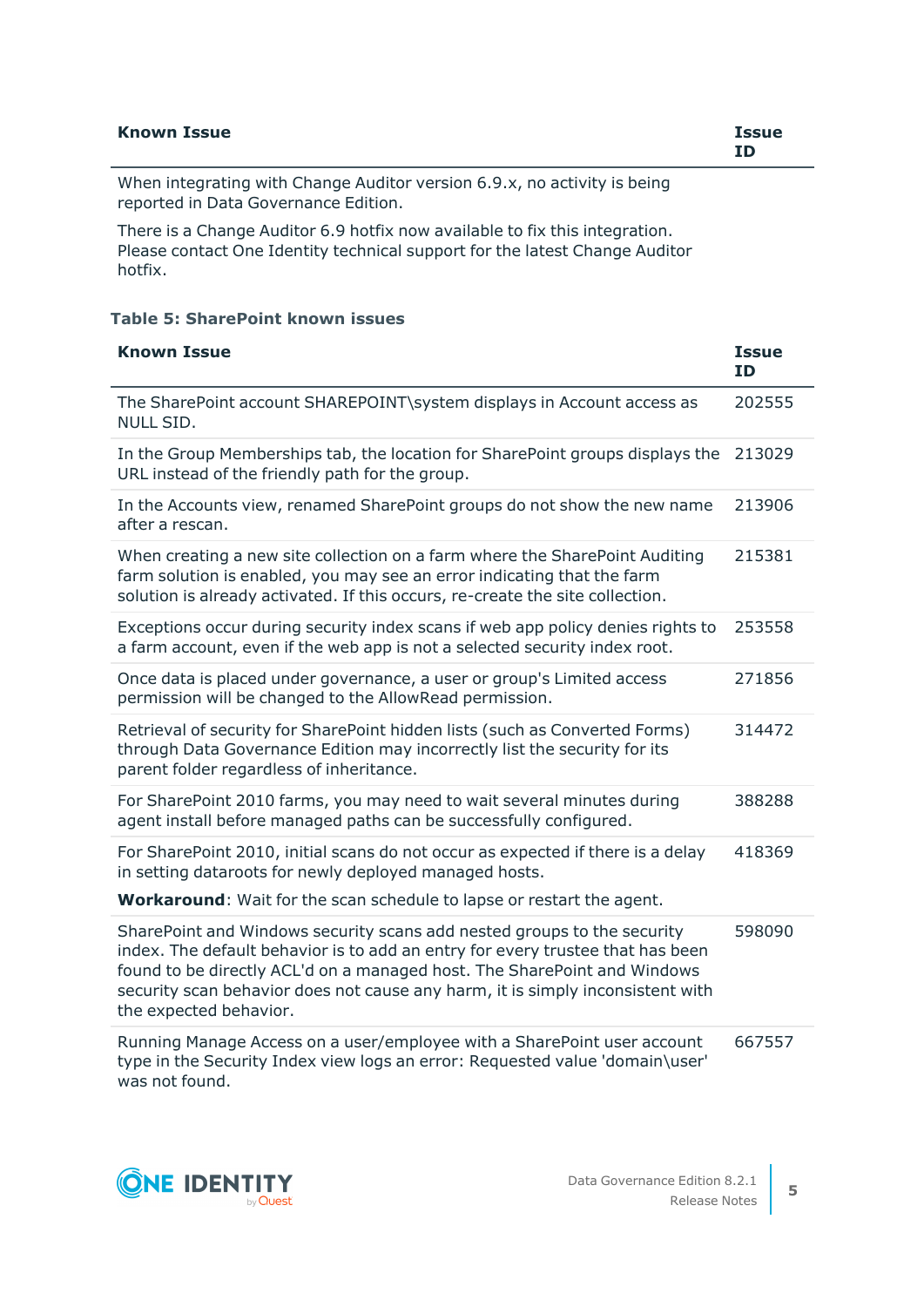| <b>Known Issue</b>                                                                                                                                                                                                       | <b>Issue</b><br>ID        |
|--------------------------------------------------------------------------------------------------------------------------------------------------------------------------------------------------------------------------|---------------------------|
| <b>Workaround:</b> Run another SharePoint synchronization.                                                                                                                                                               |                           |
| In the web portal, the target accounts picker accessed from the "Edit"<br>subscription settings" window for an Account Access report shows the Claims<br>Identity for SharePoint resources instead of the employee name. | 675807                    |
| Table 6: Object naming known issues                                                                                                                                                                                      |                           |
| <b>Known Issue</b>                                                                                                                                                                                                       | <b>Issue</b><br><b>ID</b> |
| Data Covernance Edition may incorrectly represent the names of sertain Puilt                                                                                                                                             | 11 1 7 1 7                |

Data Governance Edition may incorrectly represent the names of certain Built-114243 in groups, such as Administrators and Power Users, if these groups have been renamed.

This does not affect the underlying functionality of Data Governance Edition, just the display names of these groups.

### **Table 7: Machine local groups known issues**

| <b>Known Issue</b>                                                                                                                                                                                 | <b>Issue</b><br><b>TD</b> |
|----------------------------------------------------------------------------------------------------------------------------------------------------------------------------------------------------|---------------------------|
| If a machine local user or group is renamed after it has been originally added to 70422<br>the Data Governance index, any subsequent name changes will not be properly<br>reflected in the client. |                           |

#### **Table 8: Agent known issues**

| <b>Known Issue</b>                                                                                                                                                                                                                                                                                                                                                                                                                          | <b>Issue</b><br>ID. |
|---------------------------------------------------------------------------------------------------------------------------------------------------------------------------------------------------------------------------------------------------------------------------------------------------------------------------------------------------------------------------------------------------------------------------------------------|---------------------|
| Network configuration changes may not be reflected in the agent connection<br>information. If the network configuration of a managed host changes such<br>that outgoing connections become blocked, the agent on that computer may<br>be incorrectly reported as operating in Active mode. Additionally, queries<br>against this agent may not be processed. To resolve this situation, restart the<br>agent to renegotiate the connection. | 45912               |
| If you attempt to export an agent log from a client, ensure the agent state is<br>set to OK. If the state is not set to OK, the process will fail.                                                                                                                                                                                                                                                                                          | 178061              |
| <b>Workaround:</b> Go to the agent installation directory, right-click the<br>DataGovernance.Agent.exe.dlog file for the agent in question, and choose                                                                                                                                                                                                                                                                                      |                     |

**Copy**.

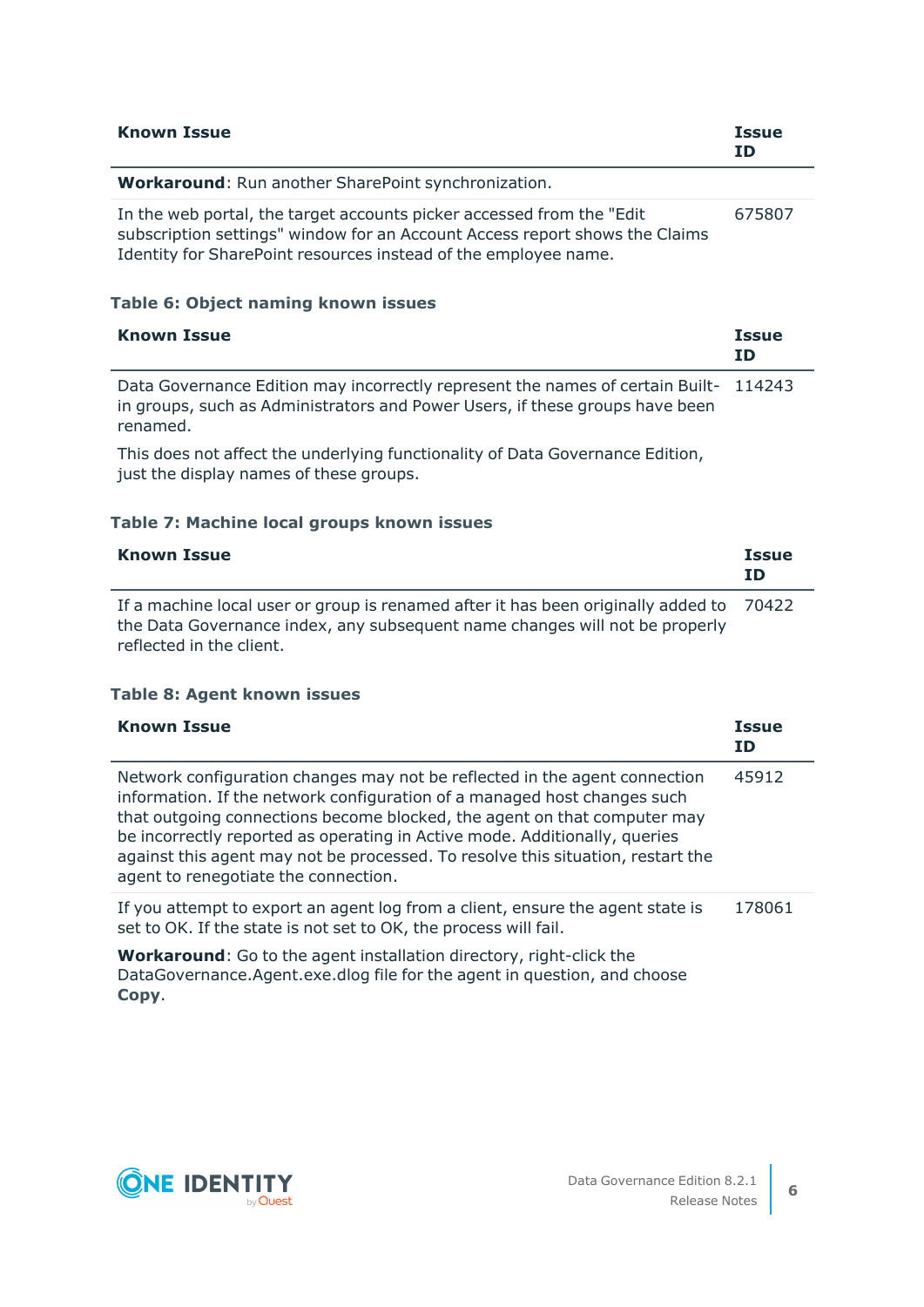### **Table 9: Managed paths (formerly referred to as Security index roots) known issues**

| <b>Known Issue</b>                                                                                                                                                                                                                                                                                                                                                                                                                                                                                                                        | <b>Issue</b><br><b>ID</b> |
|-------------------------------------------------------------------------------------------------------------------------------------------------------------------------------------------------------------------------------------------------------------------------------------------------------------------------------------------------------------------------------------------------------------------------------------------------------------------------------------------------------------------------------------------|---------------------------|
| When deploying remote agents, it is sometimes possible to select roots that<br>the specified service account cannot access. Ensure that the service account<br>being selected for agent deployment can read the target.                                                                                                                                                                                                                                                                                                                   | 110236                    |
| C\$ and ETC\$ are not valid as managed paths for NetApp filers.                                                                                                                                                                                                                                                                                                                                                                                                                                                                           | 177265                    |
| <b>Table 10: Security modifications known issues</b>                                                                                                                                                                                                                                                                                                                                                                                                                                                                                      |                           |
| <b>Known Issue</b>                                                                                                                                                                                                                                                                                                                                                                                                                                                                                                                        | <b>Issue</b><br><b>ID</b> |
| Removal of inherited and explicit entries in the security editor should be<br>performed as two separate operations. When removing permissions in the<br>security editor, if both explicit and inherited permissions are present in the<br>selection, you will be prompted to confirm how to remove the inherited<br>permissions. If the Copy from Parent option is selected, the permissions<br>originally selected for removal will not be removed. A subsequent removal of<br>the explicit permissions will properly remove the rights. | 99724                     |
| Do not manipulate security on the computer's recycle bin as this can cause<br>consistency issues with the content of the recycle bin itself.                                                                                                                                                                                                                                                                                                                                                                                              | 105477                    |
| Adding machine local objects to a folder ACL on a NetApp filer using the Data<br>Governance security editor is not supported. When navigating to a folder<br>using a share path through the Resource browser or security editor,<br>attempting to add a machine local ACE from the filer on the folder ACL will fail.                                                                                                                                                                                                                     | 154142                    |
| You may receive an error when editing security, through the Manage Access<br>view, for renamed resource on devices with a configured scanning schedule. It<br>is recommended to use the Resource browser to complete this action.                                                                                                                                                                                                                                                                                                         | 215371                    |

### **Table 11: Reporting known issues**

| <b>Known Issue</b>                                                                                                                                                                                                                                                                                                                                                                                                                                                                       | <b>Issue</b><br>ΙD |
|------------------------------------------------------------------------------------------------------------------------------------------------------------------------------------------------------------------------------------------------------------------------------------------------------------------------------------------------------------------------------------------------------------------------------------------------------------------------------------------|--------------------|
| Local reads of .txt files using notepad – no read event appears on activity<br>reports. Account Activity and Resource Activity reports include events as they<br>are conveyed by the system where the activity occurred. In some instances,<br>certain applications do not report events as they may be expected by the user.<br>This is the expected behavior of the application and Data Governance Edition,<br>in most cases, is limited by what is reported by the operating system. | 149909             |
| If agents are not in an OK or Data available state, data from these agents will<br>not be included in reports.                                                                                                                                                                                                                                                                                                                                                                           | 369565             |
| Data Owners vs. Perceived Owners report in web portal does not allow you to                                                                                                                                                                                                                                                                                                                                                                                                              | 648054             |

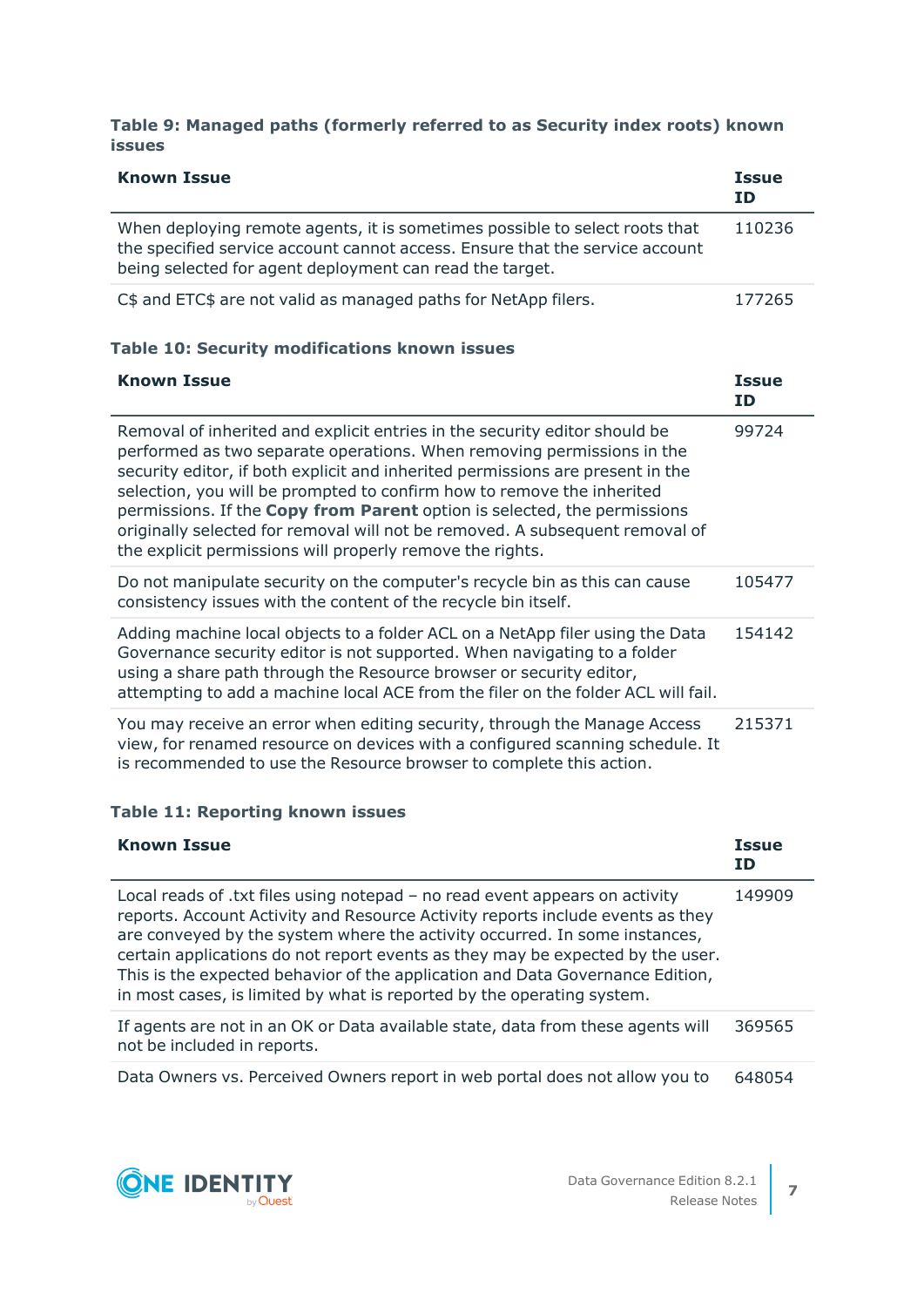| <b>Known Issue</b> | <b>Issue</b><br>ΙD |
|--------------------|--------------------|
|                    |                    |

select the root folder of a DFS link, therefore, the report can not be generated for that folder.

**Workaround**: Select the root folder using the Grid view instead of the Tree view in the web portal.

#### **Table 12: Group membership known issues**

| <b>Known Issue</b>                                                                                                                                                                                                                                                                           | <b>Issue</b><br>ΙD |
|----------------------------------------------------------------------------------------------------------------------------------------------------------------------------------------------------------------------------------------------------------------------------------------------|--------------------|
| Domain Built-in groups may not show access points on any managed host<br>when selected from the tree view in the detailed Accounts view. To see this<br>information, you must select the Built-in Group and run a Manage Access<br>query that will return information on the Built-in group. | 155748             |

#### **Table 13: Built-in users known issues**

| <b>Known Issue</b>                                                                                                                                                                                      | <b>Issue</b><br>ΙD |
|---------------------------------------------------------------------------------------------------------------------------------------------------------------------------------------------------------|--------------------|
| Only well-known accounts (such as Everyone and Authenticated Users) are<br>returned when the Built-in filter is selected. Other Built-ins, such as<br>administrators and users, are returned as groups. | 109347             |

#### **Table 14: NetApp managed host known issues**

| <b>Known Issue</b>                                                                                                                                                                                                                                                                                                                                                                                         | <b>Issue</b><br>ΙD |
|------------------------------------------------------------------------------------------------------------------------------------------------------------------------------------------------------------------------------------------------------------------------------------------------------------------------------------------------------------------------------------------------------------|--------------------|
| Cloning an account on a NetApp managed host is not supported.                                                                                                                                                                                                                                                                                                                                              | 208968             |
| Adding rights to a folder on a NetApp managed host is not supported.                                                                                                                                                                                                                                                                                                                                       | 208975             |
| If you wish to collect security changes from your NetApp filer using Change<br>Auditor, and you are also using Data Governance Edition to collect activity,<br>you must disable cifs_setattr on the Data Governance FPolicy. In addition, you<br>should not select to collect real-time security updates in Data Governance<br>Edition. NetApp will not send the security change to more than one FPolicy. | 262027             |

#### **Table 15: Shared managed resource process known issues**

| <b>Known Issue</b>                                                                                                                                                                                                                                                                                                                                                                        | <b>Issue</b><br><b>ID</b> |
|-------------------------------------------------------------------------------------------------------------------------------------------------------------------------------------------------------------------------------------------------------------------------------------------------------------------------------------------------------------------------------------------|---------------------------|
| Configuration in a cross domain/forest scenario: In order to create the shared<br>folder, the service account for the One Identity Manager job service requires<br>extended permissions on the managed host server in the other domain/forest<br>where the share root resides. That is, this service account requires<br>permissions to create the share and add the groups to the share. | 520543                    |

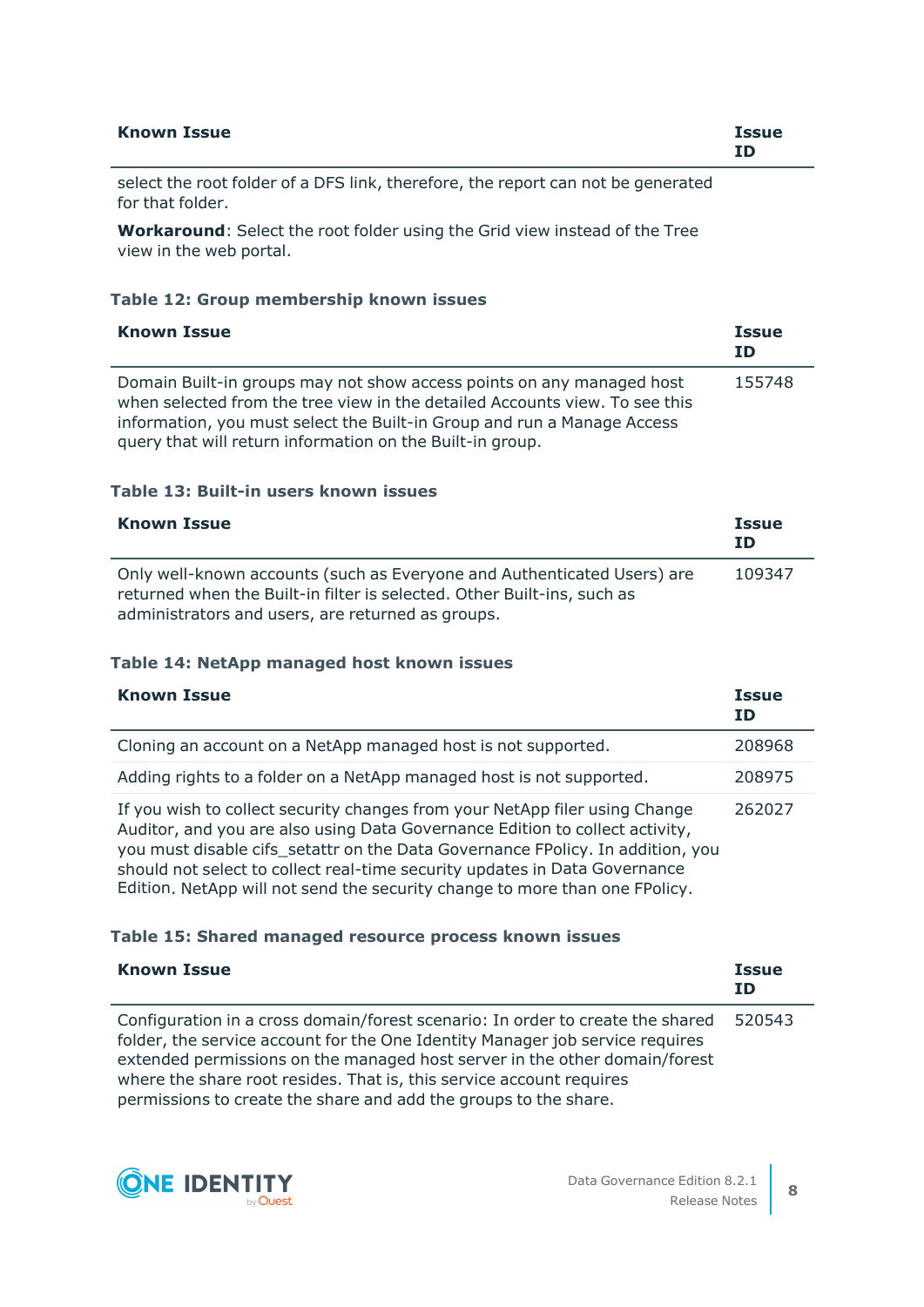| <b>Known Issue</b>                                                                                                                                                                                                                                                                                                                                                               | <b>Issue</b><br>ΙD |
|----------------------------------------------------------------------------------------------------------------------------------------------------------------------------------------------------------------------------------------------------------------------------------------------------------------------------------------------------------------------------------|--------------------|
| The Governed Data: Resource security deviation attestation shows no<br>selected objects. That is, in the Manager when you select Change master<br>data   Run attestation cases for single objects for a governed resource<br>that has security deviations from its parent folder, the expected objects are<br>not listed on the Run attestation cases for single objects dialog. | 647709             |

#### **Table 16: Governed data attestation known issues**

#### **Table 17: Cloud managed host known issues**

| <b>Known Issue</b>                                                                                                                                                                                                                                                                                                                                                                                                                                   | <b>Issue</b><br>ID |
|------------------------------------------------------------------------------------------------------------------------------------------------------------------------------------------------------------------------------------------------------------------------------------------------------------------------------------------------------------------------------------------------------------------------------------------------------|--------------------|
| Data Governance Edition only supports one Office 365 domain per cloud<br>provider at this time. That is, you can deploy only one managed host for the<br>SharePoint Online administrator account and one managed host for the<br>OneDrive for Business administrator account. Data Governance Edition does<br>not currently block you from deploying a second SharePoint Online or OneDrive<br>for Business managed host; however, it will not work. |                    |

OneDrive for Business support is limited to the Documents folder for the Administrator account. Therefore, all managed paths are selected within the scope of the Administrator's Documents folder.

#### **Table 18: Identity Manager Application Server known issues**

| <b>Known Issue</b>                                                                                                                                                                                                             | <b>Issue</b><br>ΙD |
|--------------------------------------------------------------------------------------------------------------------------------------------------------------------------------------------------------------------------------|--------------------|
| Unable to assign user (Active Directory, UNS, SharePoint) accounts to an<br>employee from Employees view in the Manager client when logged in through<br>the Application Server.                                               | 678767             |
| <b>Workaround:</b> In some situations, using an Application Server connection<br>with the Manager may not function as expected. Switching temporarily to a<br>direct database connection should allow the function to succeed. |                    |
| <b>Table 19: Third-party known issues</b>                                                                                                                                                                                      |                    |

| <b>Known Issue</b>  | <b>Issue</b><br>ID |
|---------------------|--------------------|
| <b>Windows 2008</b> |                    |

Unable to install an agent on a computer running Windows 2008. 352646

To resolve this issue, download and install the VeriSign Class 3 Primary CA -G5 certificate in the local certificate store on the required target computers. The download is available here: [https://www.symantec.com/page.jsp?id=roots.](https://www.symantec.com/page.jsp?id=roots)

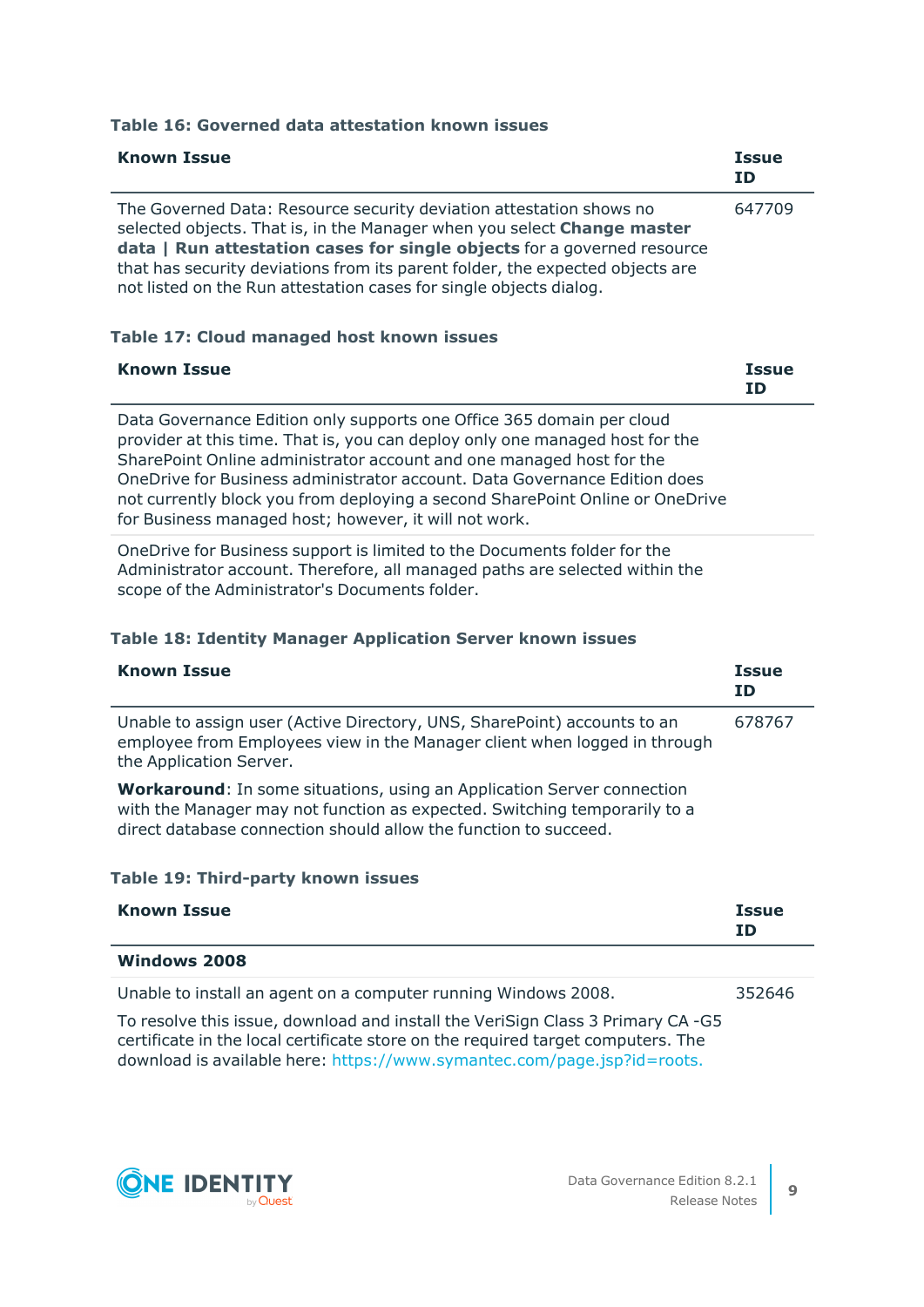| <b>Known Issue</b>                                                                                                                                                                                                                                                                                                                                                                                                         | Issue<br><b>TD</b> |
|----------------------------------------------------------------------------------------------------------------------------------------------------------------------------------------------------------------------------------------------------------------------------------------------------------------------------------------------------------------------------------------------------------------------------|--------------------|
| <b>Windows Server 2012/2012 R2</b>                                                                                                                                                                                                                                                                                                                                                                                         |                    |
| Agents used to scan an EMC or NetApp filer cannot be hosted on Windows<br>Server 2012 or 2012 R2. When the Data Governance server is hosted on<br>Windows 2012/2012 R2, you cannot browse resources or set managed paths<br>for the EMC or NetApp managed host. This is related to a known issue with<br>Windows Server 2012/2012 R2.                                                                                      | 272220             |
| <b>Workaround:</b> Use an alternative supported operating system to host the<br>agent to scan the EMC or NetApp filer or set "Secure Negotiate" to "enable if<br>needed" using the following PowerShell command on the agent machine<br>running Windows Server 2012/2012 R2:<br>Set-ItemProperty -Path<br>"HKLM:\SYSTEM\CurrentControlSet\Services\LanmanWorkstation\Parameters"<br>RequireSecureNegotiate -Value 2 -Force |                    |
| For more details on the known issue, see<br>http://support.microsoft.com/kb/2686098.                                                                                                                                                                                                                                                                                                                                       |                    |
| Agent cannot access EMC or NetApp shares. After adding an EMC or NetApp<br>host machine to a domain running Windows Server 2012/2012 R2 or Windows<br>8, a "Windows cannot access <machine>" network error appears when<br/>attempting to access a share on the NAS device using the file explorer. The<br/>root cause is likely due to an incompatibility between your NAS device and<br/>SMB 2.0.</machine>              | 596797             |
| Workaround: Upgrade the FLARE code on your NAS device with support for<br>SMB 2.2. If that is not feasible, disable SMB 2 in Windows Server 2012/2012<br>R <sub>2</sub> or Windows 8.                                                                                                                                                                                                                                      |                    |
| For more details on the known issue and the proper solution, see<br>http://www.exaltedtechnology.com/windows-8-access-is-denied-to-network-<br>shares-could-be-an-issue-with-smb-2-2-with-emc-cellera-or-nas-device/                                                                                                                                                                                                       |                    |
| <b>NetApp</b>                                                                                                                                                                                                                                                                                                                                                                                                              |                    |
| Local user accounts created on a NetApp filer with a password longer than 14<br>characters, will not be included in the indexed information sent to the Data<br>Governance server.                                                                                                                                                                                                                                         | 204302             |

### **Table 20: DFS host known issues**

| <b>Known Issue</b>                                                                                                                                                                                                                | <b>Issue</b><br>ΙD |
|-----------------------------------------------------------------------------------------------------------------------------------------------------------------------------------------------------------------------------------|--------------------|
| Unable to browse a DFS link in the Manager application, when the DFS link<br>belongs to a DFS host whose Active Directory domain has a non-conventional<br>NetBIOS name (NetBIOS name can't be extracted from the domain's name). | 275342             |
| Workaround: Edit the 'Display/alue' of the managed DES best in the                                                                                                                                                                |                    |

**Workaround**: Edit the 'DisplayValue' of the managed DFS host in the 'QAMNode' table in the database. Replace the non-conventional NetBIOS

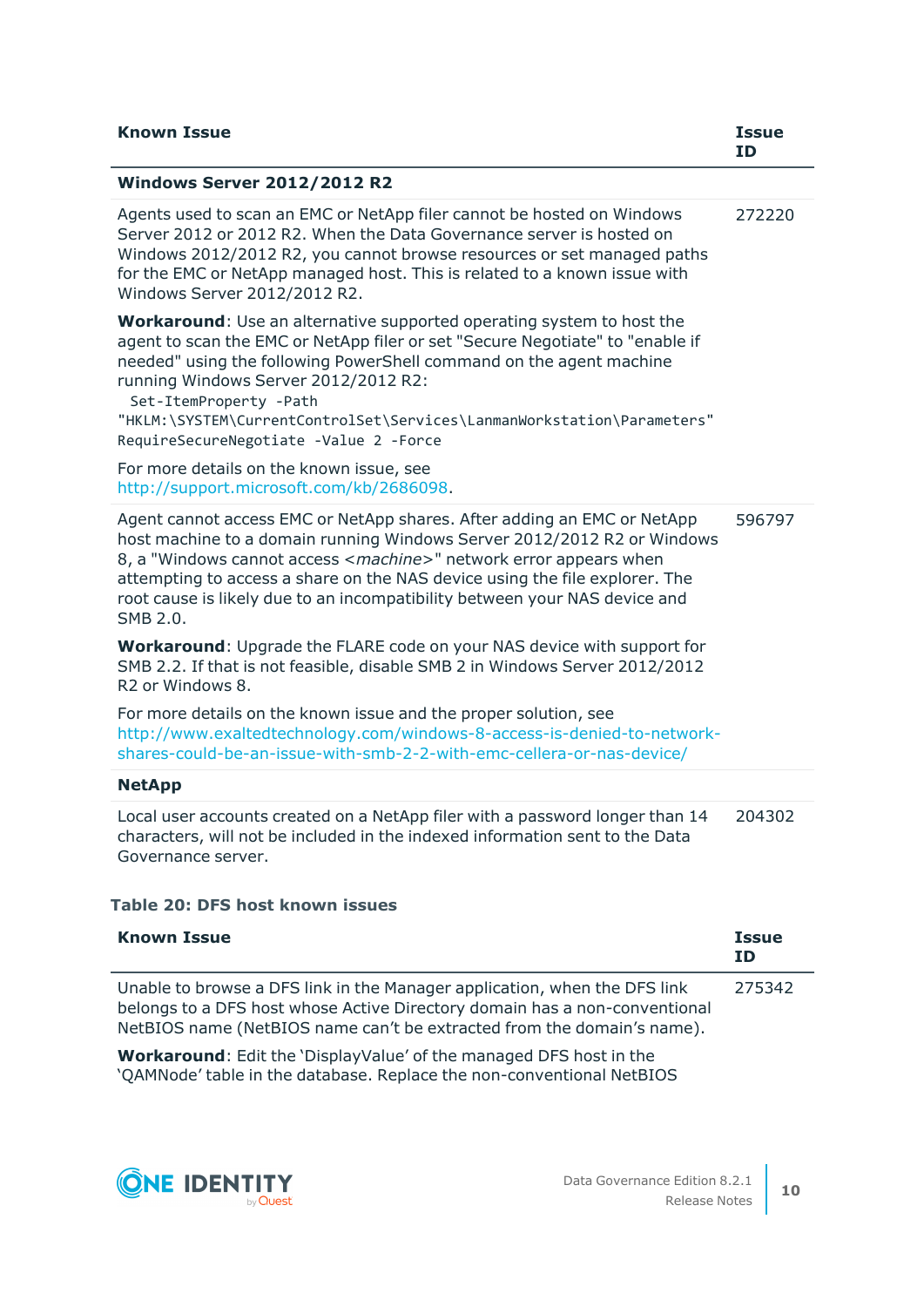name in the 'DisplayValue' with the domain name (without the parent-domain or top-level domain).

## **Data Governance Edition system requirements**

NOTE: Some of the system requirements for One Identity Manager have changed in version 8.1. Prior to upgrading Data Governance Edition, ensure that the minimum requirements for all of the One Identity Manager components are meet. See the *One Identity Manager Installation Guide* for full details on One Identity Manager's system requirements.

Before installing Data Governance Edition, ensure that your system meets the following minimum hardware and software requirements.

- Data [Governance](#page-10-0) server
- [Database](#page-11-0) server
- Data [Governance](#page-16-0) agent
- [Resource](#page-17-1) Activity database server
- [Supported](#page-17-0) target systems

In addition, ensure that the minimum permissions and communication port requirements are met to ensure proper authentication and communication with Data Governance Edition components.

- Data [Governance](#page-21-0) Edition minimum permissions
- Data [Governance](#page-23-0) Edition required ports

### <span id="page-10-0"></span>**Data Governance server**

The Data Governance server refers to the server where the Data Governance service is installed. This server must meet the following minimum system requirements.

#### **Table 21: Minimum system requirements: Data Governance server**

| Processor | quad core CPU |
|-----------|---------------|
| Memory    | 16GB RAM      |

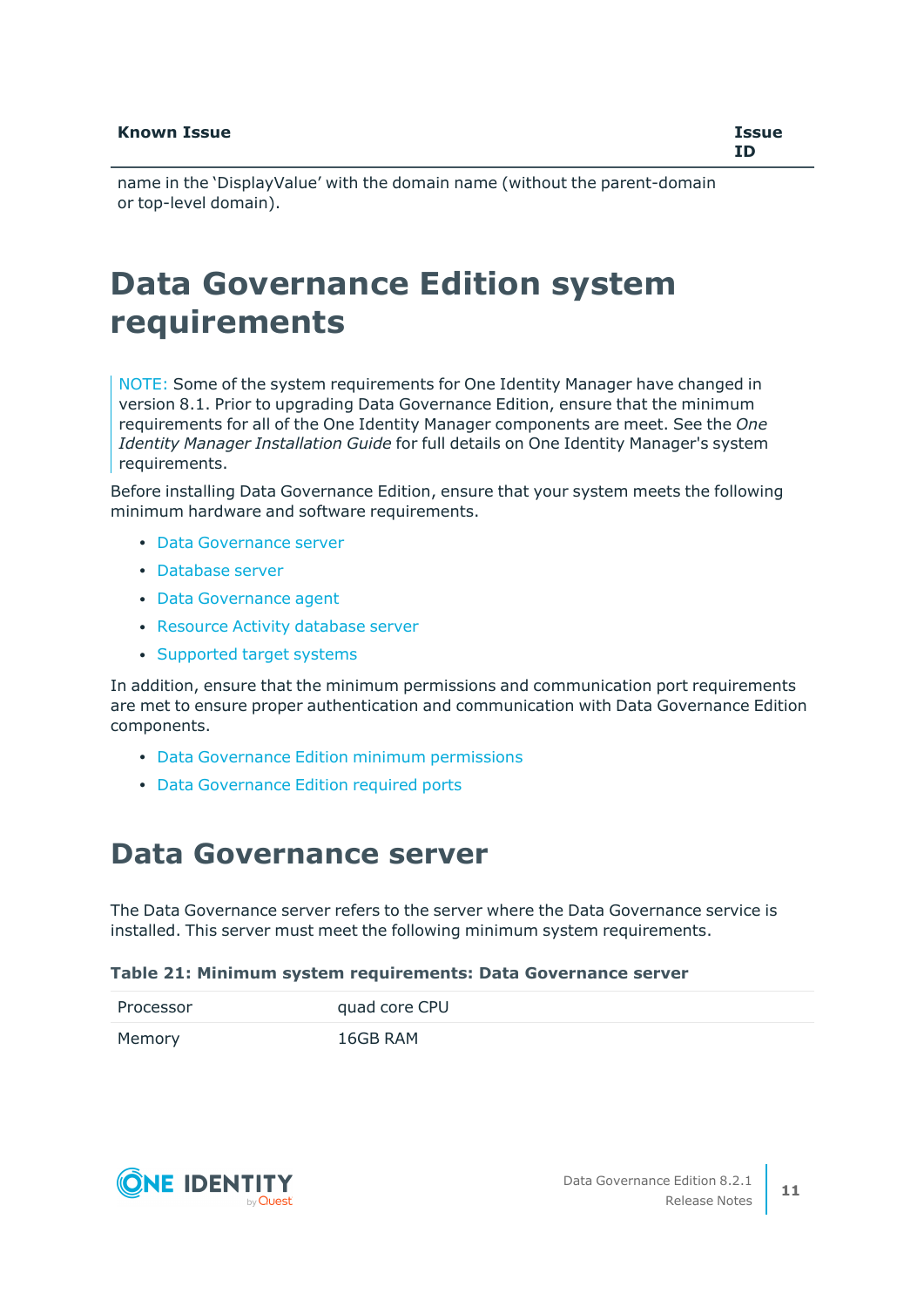| Free drive space | 100GB                                                                                                                                                                                                     |
|------------------|-----------------------------------------------------------------------------------------------------------------------------------------------------------------------------------------------------------|
| Operating system | 64-bit Windows operating systems:                                                                                                                                                                         |
|                  | • Windows Server 2008                                                                                                                                                                                     |
|                  | • Windows Server 2008 R2                                                                                                                                                                                  |
|                  | • Windows Server 2012                                                                                                                                                                                     |
|                  | • Windows Server 2012 R2                                                                                                                                                                                  |
|                  | • Windows Server 2016                                                                                                                                                                                     |
|                  | • Windows Server 2019                                                                                                                                                                                     |
|                  | NOTE: Only a 64-bit server for Data Governance Edition is<br>supported. Ensure that the server installed on a given<br>computer uses the correct architecture to match the<br>installed operating system. |
| Software         | NET Framework 4.7.2                                                                                                                                                                                       |

### <span id="page-11-0"></span>**Database server**

The Database server refers to the server hosting the One Identity Manager database. One Identity Manager supports SQL Server database systems.

The following system requirements must be met in order to install the database on a server for use with Data Governance Edition. Depending on the number of One Identity Manager modules and the accounts managed in One Identity Manager, the requirements for working memory, hard disk space, and processors may be significantly greater than the minimum requirements. For more details on the system requirements for One Identity Manager, see the *One Identity Manager Installation Guide* or *One Identity Manager Release Notes*.

| Processor           | 8 physical cores with 2.5 GHz+ frequency (non-production)<br>16 physical cores with 2.5 GHz+ frequency (production)<br>NOTE: 16 physical cores are recommended on performance grounds. |
|---------------------|----------------------------------------------------------------------------------------------------------------------------------------------------------------------------------------|
| Memory              | In addition to One Identity Manager's memory requirements of 16<br>GB+ RAM (non-production) and 64 GB+ (production), Data Governance<br>Edition requires an extra 16 GB of RAM.        |
| Free disk<br>space  | In addition to One Identity Manager's database server requirements of<br>100GB, Data Governance Edition requires an extra 30GB per million<br>resources.                               |
| Operating<br>system | 64-bit Windows operating systems:<br>Note the requirements given by Microsoft for the SQL Server                                                                                       |

| Table 22: Minimum system requirements: Database server |  |  |  |  |
|--------------------------------------------------------|--|--|--|--|
|--------------------------------------------------------|--|--|--|--|

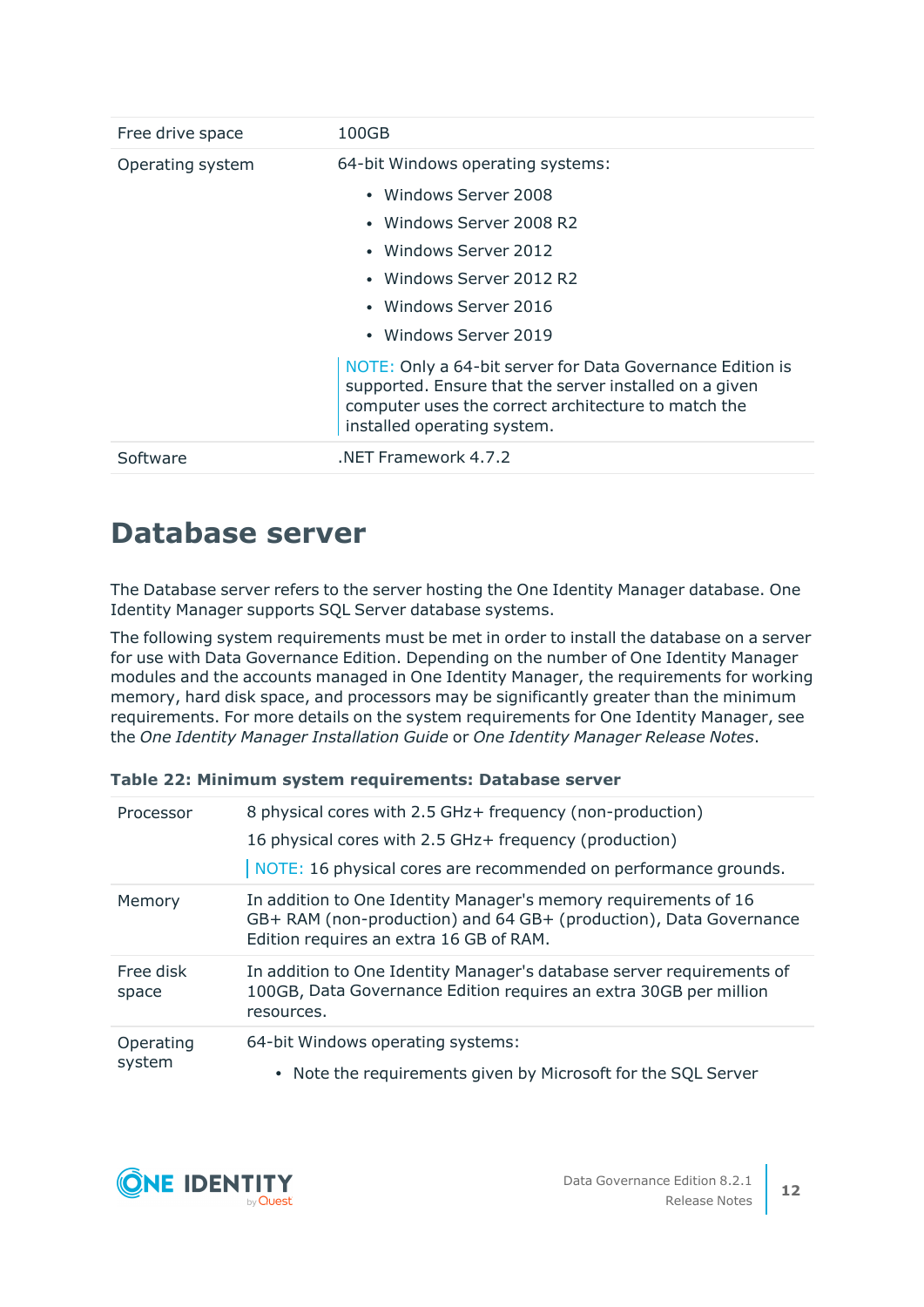version you are using. NOTE: The 64-bit requirement for Windows Servers is specific to Data Governance Edition. UNIX and Linux operating systems: • Note the requirements given by the operating system manufacturer for SQL Server databases. Software Supported SQL Server versions are: • SQL Server 2017 Standard Edition (64-bit) with the current cumulative update • SQL Server 2019 Standard Edition (64-bit) with the current cumulative update NOTE: The cumulative update 2 for SQL Server 2019 is not supported. • Azure SQL Managed Instance NOTE: For performance reasons, the use of SQL Server Enterprise Edition is recommended for live systems. • Compatibility level for databases: SQL Server 2017 (140) • Default collation: case insensitive, SQL\_Latin1\_General\_CP1\_CI\_ AS (recommended) • SQL Server Management Studio (recommended)

NOTE: The minimum requirements listed above are considered to be for general use. With each custom One Identity Manager deployment these values may need to be increased to provide ideal performance. To determine production hardware requirements, it is strongly recommended to consult a qualified One Identity Partner or the One Identity Professional Services team. Failure to do so may result in poor database performance.

For additional hardware recommendations, read the KB article [https://sup](https://sup-port.oneidentity.com/identity-manager/kb/290330/how-to-configure-settings-as-per-the-system-information-overview)[port.oneidentity.com/identity-manager/kb/290330/how-to-configure-settings-as-per](https://sup-port.oneidentity.com/identity-manager/kb/290330/how-to-configure-settings-as-per-the-system-information-overview)[the-system-information-overview](https://sup-port.oneidentity.com/identity-manager/kb/290330/how-to-configure-settings-as-per-the-system-information-overview), which outlines the System Information Overview available within One Identity Manager.

For installation and operation of a One Identity Manager database, the following database server and database settings are required.

| <b>Property</b>         | <b>Value</b>                            | <b>Comment</b>                                                               |
|-------------------------|-----------------------------------------|------------------------------------------------------------------------------|
| Language                | English                                 |                                                                              |
| <b>Server Collation</b> | Case insensitive<br>SQL_Latin1_General_ | The setting is checked by the Config-<br>uration Wizard before installing or |

#### **Table 23: Database server settings**

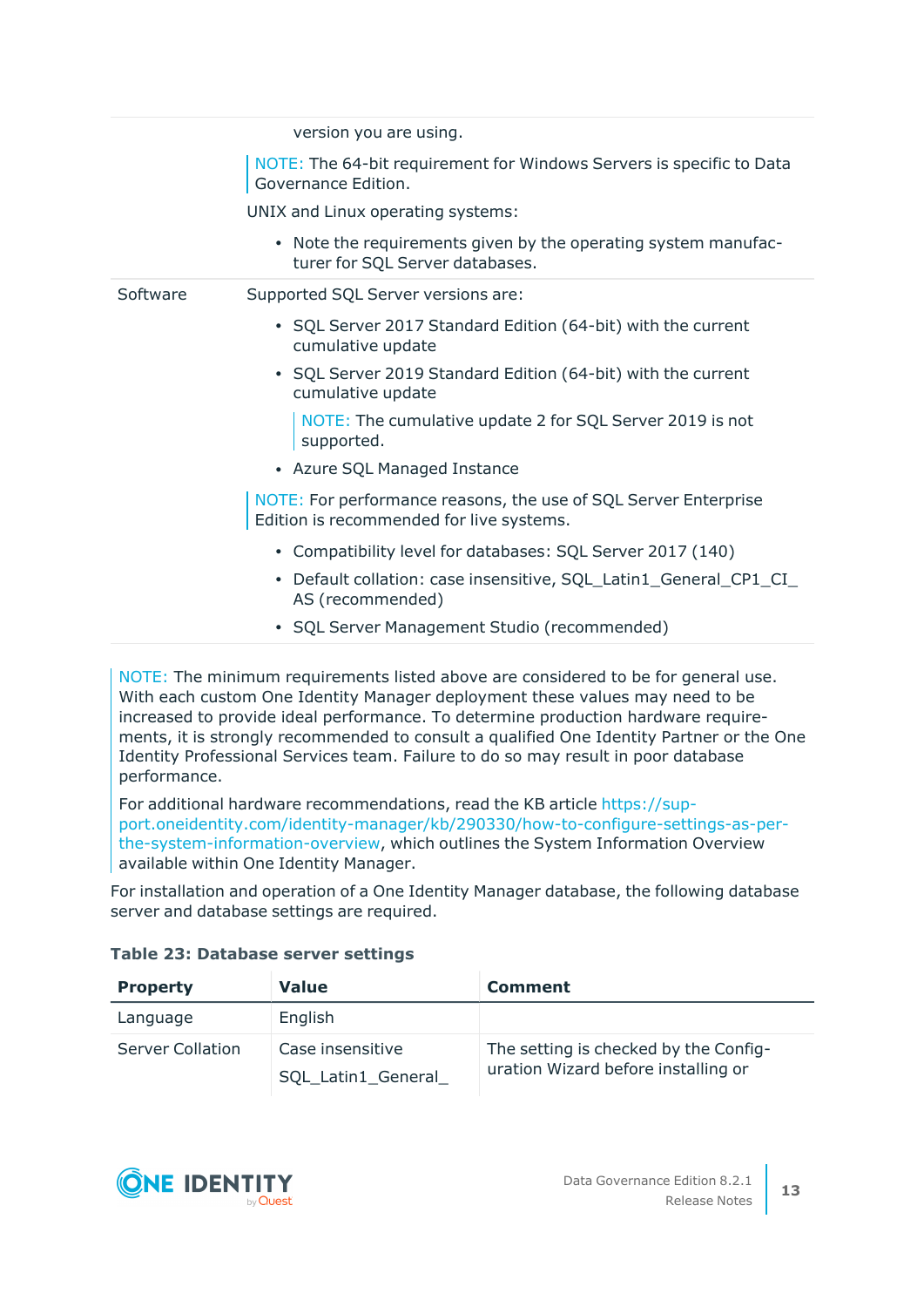| <b>Property</b>                                                               | <b>Value</b>                     | <b>Comment</b>                                                                                                                                                                                                                                                                                                                                                                                                                                                                      |
|-------------------------------------------------------------------------------|----------------------------------|-------------------------------------------------------------------------------------------------------------------------------------------------------------------------------------------------------------------------------------------------------------------------------------------------------------------------------------------------------------------------------------------------------------------------------------------------------------------------------------|
|                                                                               | CP1_CI_AS<br>(recommended)       | updating the One Identity Manager<br>database and adjusted for the database if<br>necessary.                                                                                                                                                                                                                                                                                                                                                                                        |
| <b>Extreme trans-</b><br>action processing<br>supported (is XTP<br>supported) | True                             | One Identity Manager uses In-Memory-<br>OLTP (Online Transactional Processing)<br>for memory-optimized data accesses.<br>The database server must support<br>extreme transaction processing (XTP).<br>This function is activated by default in a<br>standard installation.<br>The setting is checked by the Config-<br>uration Wizard before installing or<br>updating the One Identity Manager<br>database. If XTP is not activated, the<br>installation or update is not started. |
| <b>SQL Server Agent</b>                                                       | Started                          | Start the SQL Server Agent in the SQL<br>Server Service Management Portal. You<br>can log in to a SQL Server Agent as a<br>domain user with Windows authen-<br>tication or with a local system account.<br>The settings is checked by the Config-<br>uration Wizard before installing or<br>updating the One Identity Manager<br>database. If the SQL Server Agent is not<br>started, the installation or update is not<br>started.                                                 |
| Collation                                                                     | SQL_Latin1_General_<br>CP1_CI_AS | The setting is checked by the Config-<br>uration Wizard before installing or<br>updating the One Identity Manager<br>database and adjusted for the database if<br>necessary.                                                                                                                                                                                                                                                                                                        |
| Recovery model                                                                | Simple                           | The setting is checked by the Config-<br>uration Wizard before installing or<br>updating the One Identity Manager<br>database. If the recovery model is not set<br>to the value Simple, a warning is issued<br>before installing or updating starts. You<br>can ignore this warning.<br>For performance reasons, however, it is<br>recommended you set the database to                                                                                                              |
|                                                                               |                                  | the Simple recovery model for the<br>duration of the schema installation or                                                                                                                                                                                                                                                                                                                                                                                                         |

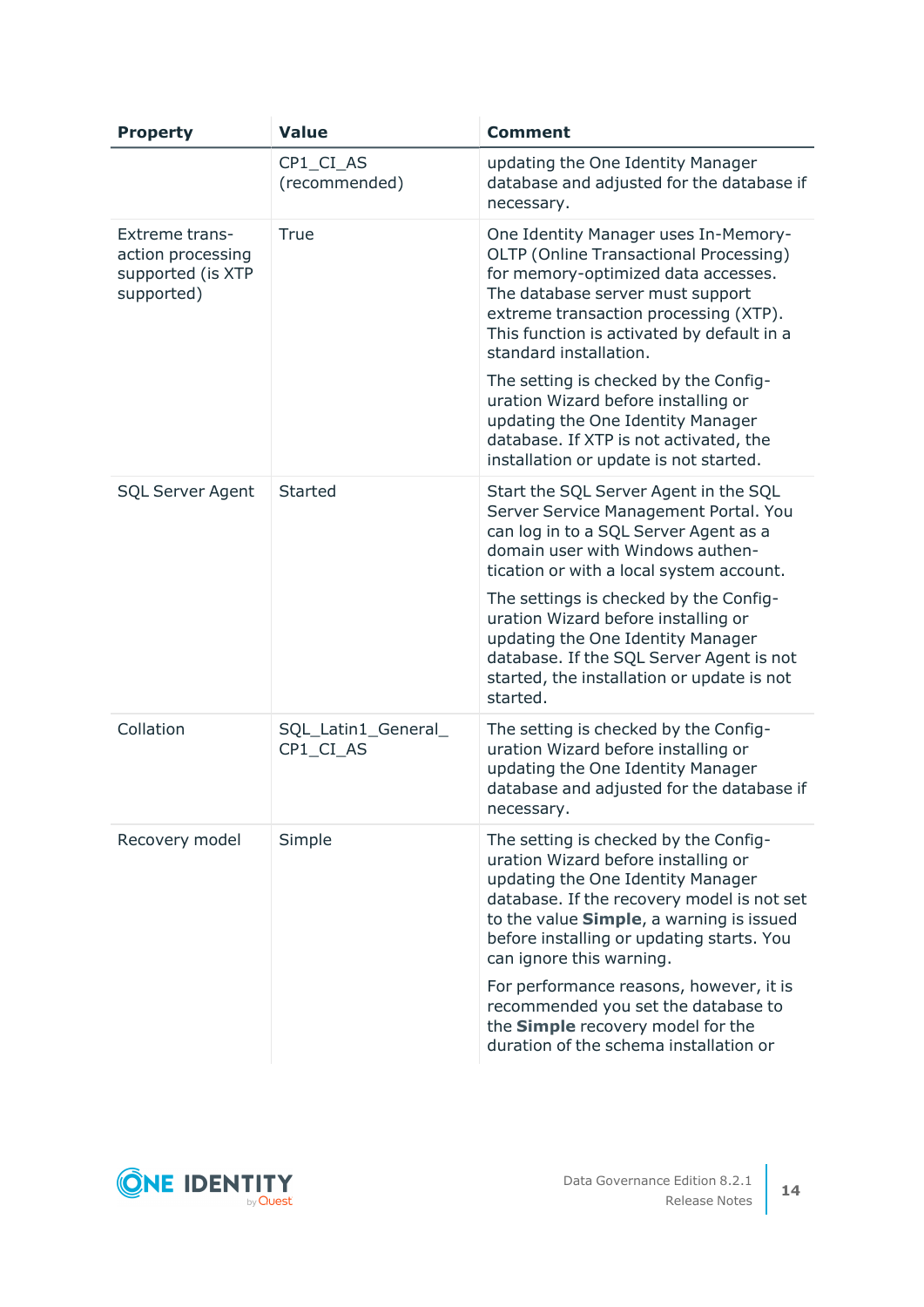| <b>Property</b>                                           | <b>Value</b>          | <b>Comment</b>                                                                                                                                                               |
|-----------------------------------------------------------|-----------------------|------------------------------------------------------------------------------------------------------------------------------------------------------------------------------|
|                                                           |                       | update.                                                                                                                                                                      |
| Compatibility level                                       | SQL Server 2017 (140) | The setting is checked by the Config-<br>uration Wizard before installing or<br>updating the One Identity Manager<br>database and adjusted for the database if<br>necessary. |
| <b>Auto Create</b><br><b>Statistics</b>                   | True                  | The setting is checked by the Config-<br>uration Wizard before installing or<br>updating the One Identity Manager<br>database and adjusted for the database if<br>necessary. |
| <b>Auto Update</b><br><b>Statistics</b>                   | True                  | The setting is checked by the Config-<br>uration Wizard before installing or<br>updating the One Identity Manager<br>database and adjusted for the database if<br>necessary. |
| <b>Auto Update</b><br><b>Statistics</b><br>Asynchronously | True                  | The setting is checked by the Config-<br>uration Wizard before installing or<br>updating the One Identity Manager<br>database and adjusted for the database if<br>necessary. |
| Arithmetic Abort<br>enabled                               | True                  | The setting is checked by the Config-<br>uration Wizard before installing or<br>updating the One Identity Manager<br>database and adjusted for the database if<br>necessary. |
| Quoted Identifiers<br>Enabled                             | True                  | The setting is checked by the Config-<br>uration Wizard before installing or<br>updating the One Identity Manager<br>database and adjusted for the database if<br>necessary. |
| <b>Broker Enabled</b>                                     | True                  | The setting is checked by the Config-<br>uration Wizard before installing or<br>updating the One Identity Manager<br>database and adjusted for the database if<br>necessary. |
| Is Read<br>Committed<br>Snapshot On                       | True                  | The default setting fro transactions is<br><b>AutoCommit.</b> If transactions are<br>required, they are opened explicitly.                                                   |
|                                                           |                       | These settings have proven to provide                                                                                                                                        |

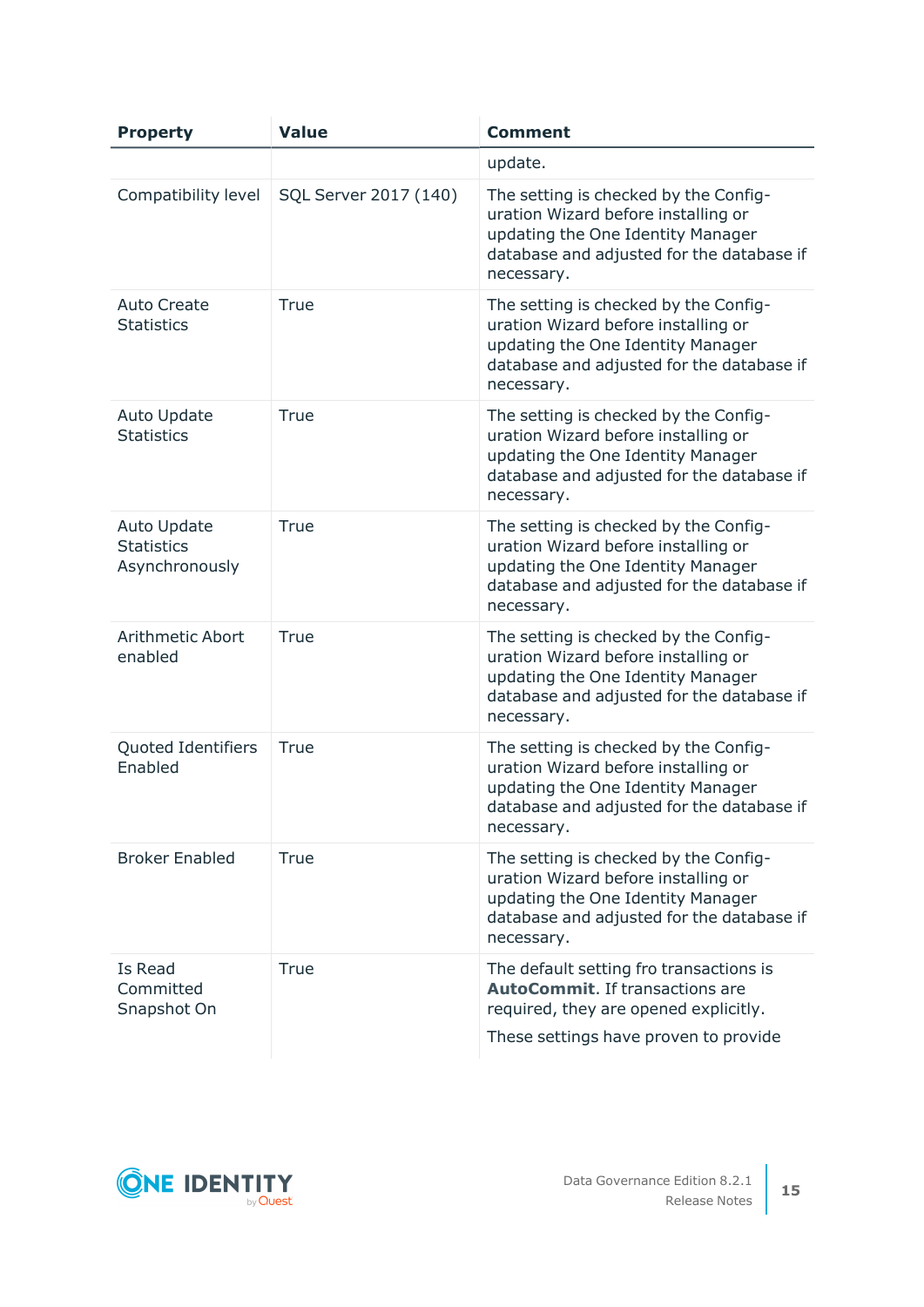| <b>Property</b>                                                         | <b>Value</b> | <b>Comment</b>                                                                                                                                                                                                                                                                                                                                                                                                                                                                                                                                                                                                                                                                                                                                   |
|-------------------------------------------------------------------------|--------------|--------------------------------------------------------------------------------------------------------------------------------------------------------------------------------------------------------------------------------------------------------------------------------------------------------------------------------------------------------------------------------------------------------------------------------------------------------------------------------------------------------------------------------------------------------------------------------------------------------------------------------------------------------------------------------------------------------------------------------------------------|
|                                                                         |              | the best balance between data security<br>and performance for One Identity<br>Manager's massive parallel processing.<br>Other translation modes are not<br>supported by One Identity Manager.<br>The setting is checked by the Config-<br>uration Wizard before installing or<br>updating the One Identity Manager<br>database and adjusted for the database if<br>necessary.                                                                                                                                                                                                                                                                                                                                                                    |
| Parameterization                                                        | Forced       | The setting is checked by the<br>Configuration Wizard before installing or<br>updating the One Identity Manager<br>database and adjusted for the database if<br>necessary.                                                                                                                                                                                                                                                                                                                                                                                                                                                                                                                                                                       |
| Database file and<br>data file group for<br>memory-<br>optimized tables | Required     | One Identity Manager uses In-Memory-<br>OLTP (Online Transactional Processing)<br>for memory-optimized data accesses.<br>For the creation of memory-optimized<br>tables, the following prerequisites must<br>be met:<br>• A database file with the<br>Filestream data file type must<br>exist.<br>• A memory-optimized data file<br>group must exist.<br>Before installation or update of the One<br>Identity Manager database, the<br>Configuration Wizard checks whether<br>these requirements are fulfilled.<br>In the Configuration Wizard, repair<br>methods are available to create the<br>database file and the data file group. The<br>database file is created by the repair<br>method in the directory of the data file<br>$(*.$ mdf). |

For details about installation and operation of One Identity Manager database using Azure SQL Managed Instance, please refer to One Identity Manager [Installation](https://support.oneidentity.com/technical-documents/identity-manager/8.2/installation-guide) Guide: Identity Manager - Installation Guide [\(oneidentity.com\)](https://support.oneidentity.com/technical-documents/identity-manager/8.2/installation-guide).

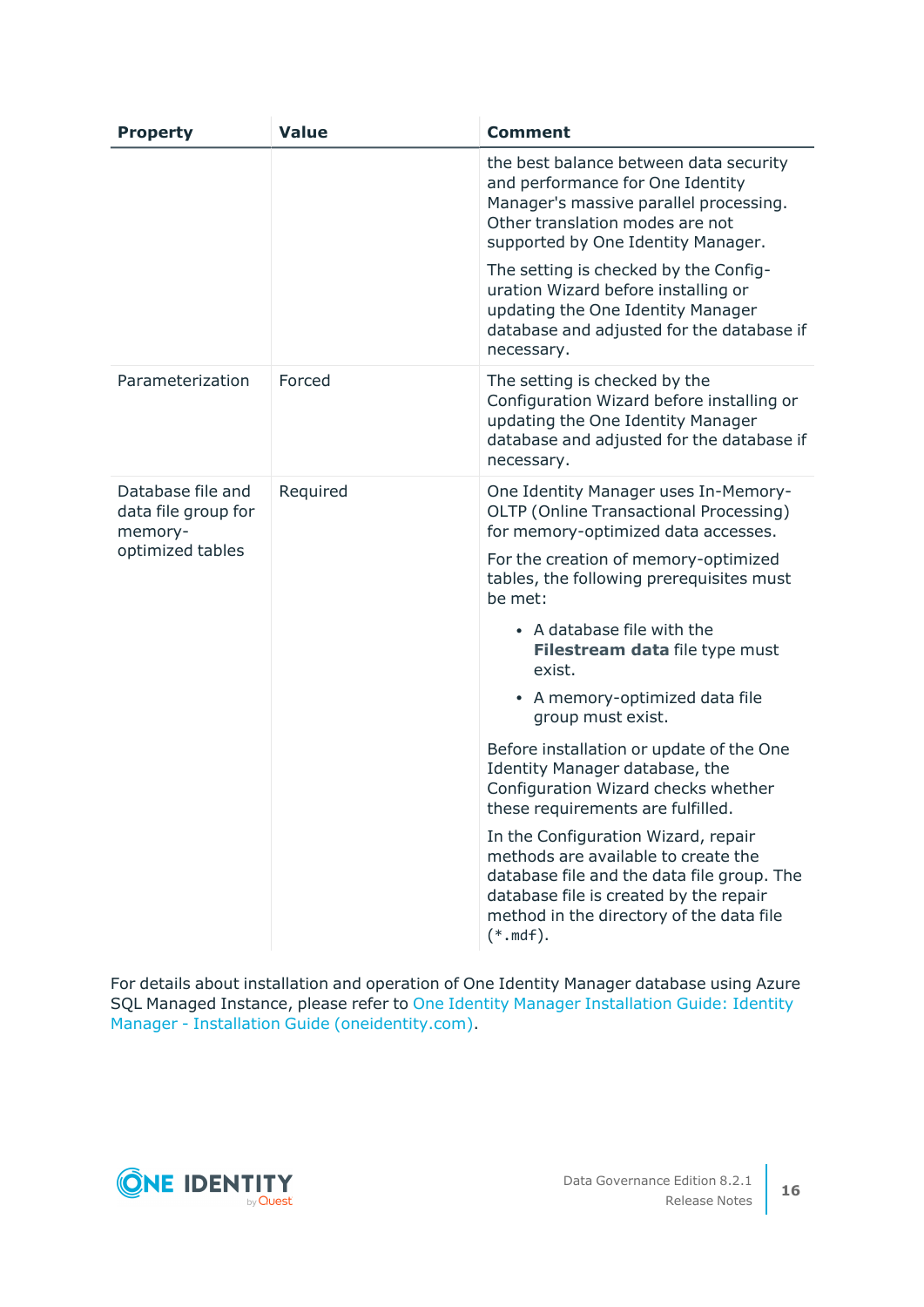### <span id="page-16-0"></span>**Data Governance agent**

The Data Governance agent refers to the server hosting a local or remote Data Governance Edition agent.

This server must meet the following minimum system requirements.

| Processor           | 500MHz+                                                                                                                                                                                                                                                                                                                                                                                                                                                                                                                                                                                                                                                                                  |
|---------------------|------------------------------------------------------------------------------------------------------------------------------------------------------------------------------------------------------------------------------------------------------------------------------------------------------------------------------------------------------------------------------------------------------------------------------------------------------------------------------------------------------------------------------------------------------------------------------------------------------------------------------------------------------------------------------------------|
| Memory              | <b>1024MB RAM</b>                                                                                                                                                                                                                                                                                                                                                                                                                                                                                                                                                                                                                                                                        |
| Free disk<br>space  | 20 GB<br>NOTE: The agent will use the required CPU, memory and disk space to<br>perform scans, data synchronizations, queries and activity reporting.<br>Unexpected behavior will occur if any of these resources are depleted.                                                                                                                                                                                                                                                                                                                                                                                                                                                          |
| Operating<br>system | Windows operating systems:<br>• Windows Server 2008<br>• Windows Server 2008 (R2) (32-bit or non-Itanium 64-bit)<br>• Windows Server 2012<br>• Windows Server 2012 R2<br>• Windows Server 2016<br>• Windows Server 2019<br>New Dynamic Access Control (DAC) features are not supported.<br>NOTE: When an agent is installed on Windows Server 2012/2012 R2,<br>disable the following local policy: "User Account Control: run all Admin-<br>istrators in Admin Approval Mode".<br>NOTE: The following certificate must be installed as a Trusted Root<br>Certification Authority on the target agent host computer: VeriSign<br>Class 3 Public Primary Certification Authority - G5.cer. |
| Software            | .NET Framework 4.7.2 or later<br>.NET Framework 3.5.1 (SharePoint 2010 agents)<br>NOTE: SharePoint 2010 agents require .NET Framework 3.5.1; all<br>other Windows Servers and SharePoint farms hosting an agent require<br>.NET Framework 4.5 or later.<br>Windows Servers hosting an agent for devices having SharePoint<br>Online, EMC Isilon NFS, or NetApp ONTAP 9.8 and above, require TLS<br>1.2.                                                                                                                                                                                                                                                                                  |

**Table 24: Minimum system requirements: Data Governance agent**

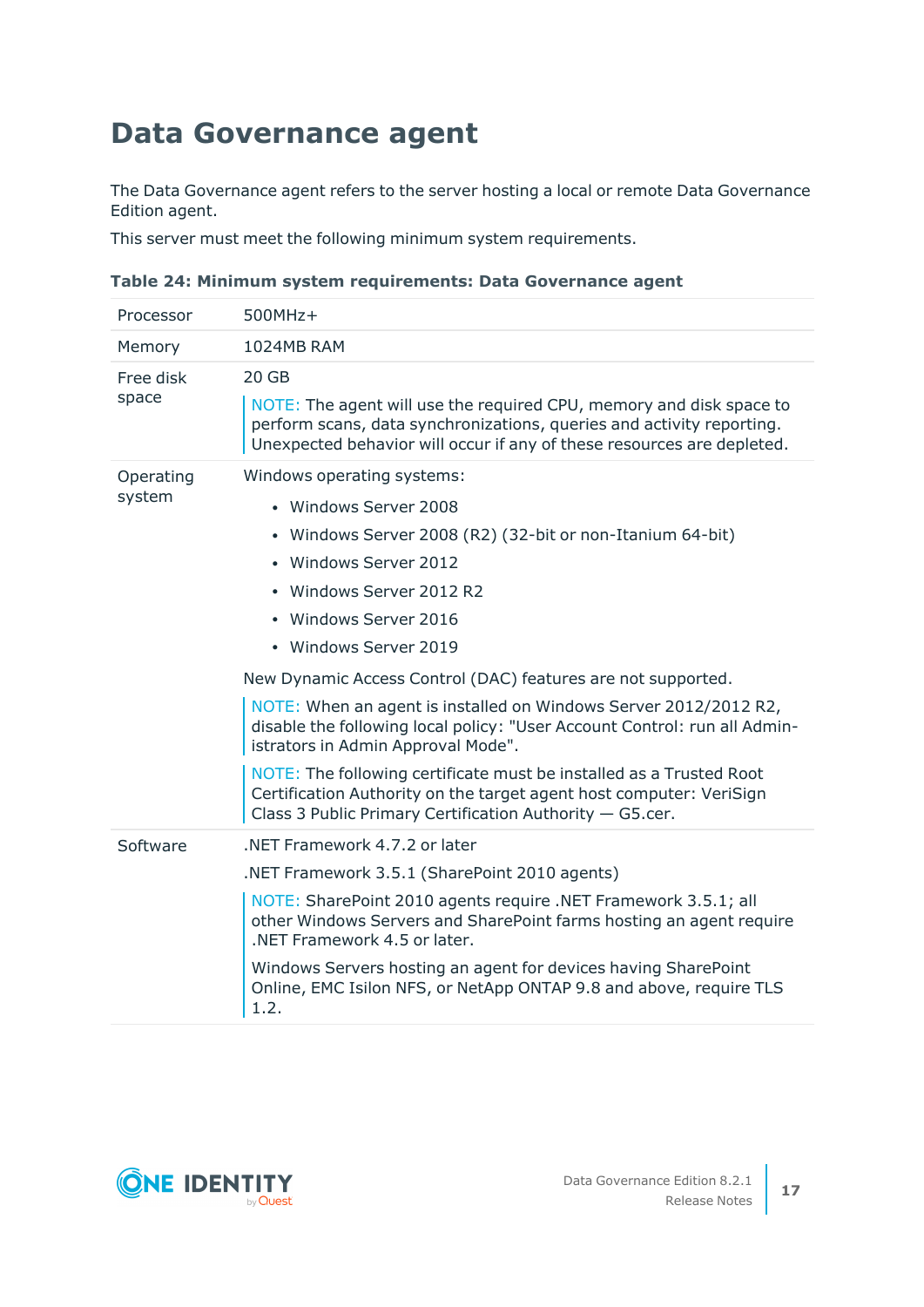### <span id="page-17-1"></span>**Resource Activity database server**

The Resource Activity Database server refers to the server hosting the Data Governance Edition Resource Activity database.

NOTE: You can use your pre-existing One Identity Manager database server to host the resource activity database.

This server must meet the following system requirements.

#### **Table 25: Minimum system requirements: Resource Activity Database server**

| Processor       | quad core CPU |
|-----------------|---------------|
| Memory          | 16GB RAM      |
| Free disk space | 100GB         |

### <span id="page-17-0"></span>**Supported target systems**

The following systems are supported to be scanned.

| <b>Target</b>          | <b>Version</b>                                                                                                                                                                         | <b>Additional notes</b>                                                                           |
|------------------------|----------------------------------------------------------------------------------------------------------------------------------------------------------------------------------------|---------------------------------------------------------------------------------------------------|
| <b>Windows Server</b>  | The following Windows Server<br>versions are supported for<br>scanning (local or remote<br>managed hosts):                                                                             | Resource activity collection is<br>not supported for remotely<br>managed Windows Server<br>hosts. |
|                        | Windows Server 2008<br>$\bullet$                                                                                                                                                       |                                                                                                   |
|                        | Windows Server 2008 R2<br>$\bullet$                                                                                                                                                    |                                                                                                   |
|                        | Windows Server 2012<br>$\bullet$                                                                                                                                                       |                                                                                                   |
|                        | Windows Server 2012 R2<br>$\bullet$                                                                                                                                                    |                                                                                                   |
|                        | Windows Server 2016<br>$\bullet$                                                                                                                                                       |                                                                                                   |
|                        | Windows Server 2019<br>$\bullet$                                                                                                                                                       |                                                                                                   |
|                        | NOTE: The space required<br>depends on the configuration,<br>the number of files, folders and<br>shares scanned with explicit<br>permissions, and the amount<br>of activity processed. |                                                                                                   |
| <b>Windows Cluster</b> | The following failover clusters<br>are supported for scanning                                                                                                                          | Resource activity collection is<br>not supported for Windows                                      |

#### **Table 26: Supported target systems**

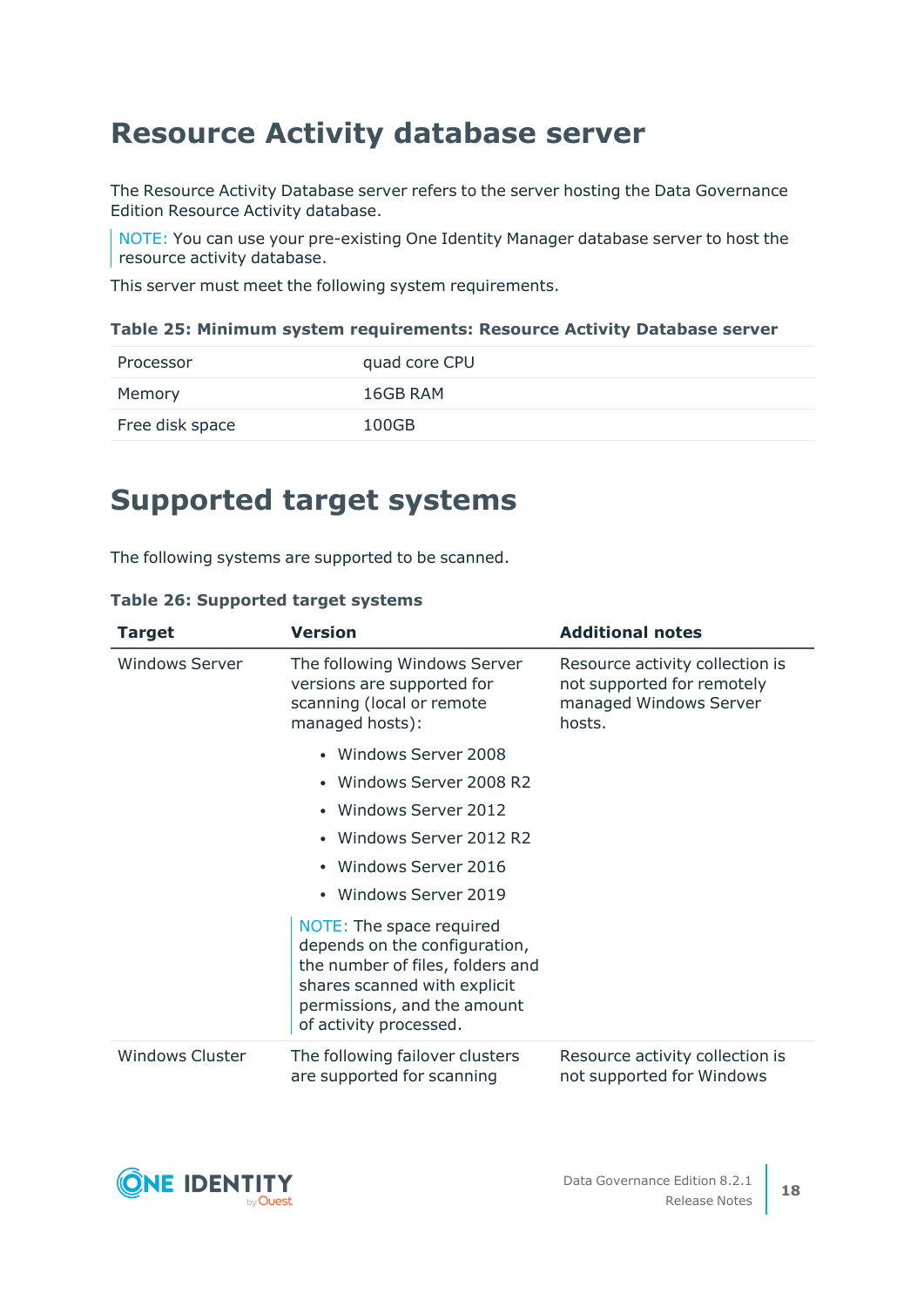| <b>Target</b>                        | <b>Version</b>                                                                                                                                                                         | <b>Additional notes</b>                                                                                                                        |
|--------------------------------------|----------------------------------------------------------------------------------------------------------------------------------------------------------------------------------------|------------------------------------------------------------------------------------------------------------------------------------------------|
|                                      | (remote managed host):                                                                                                                                                                 | clusters.                                                                                                                                      |
|                                      | • Windows 2008                                                                                                                                                                         |                                                                                                                                                |
|                                      | Windows 2008 (R2)                                                                                                                                                                      |                                                                                                                                                |
|                                      | Windows 2012                                                                                                                                                                           |                                                                                                                                                |
|                                      | Windows 2012 (R2)<br>٠                                                                                                                                                                 |                                                                                                                                                |
|                                      | Windows 2016                                                                                                                                                                           |                                                                                                                                                |
|                                      | • Windows 2019                                                                                                                                                                         |                                                                                                                                                |
|                                      | NOTE: The space required<br>depends on the configuration,<br>the number of files, folders and<br>shares scanned with explicit<br>permissions, and the amount<br>of activity processed. |                                                                                                                                                |
| <b>NetApp CIFS</b><br><b>Devices</b> | The following NetApp filer<br>versions (with CIFS file system<br>protocol enabled) are supported<br>for scanning (remote managed<br>host):                                             | Real-time security updates and<br>resource activity collection are<br>not supported on versions of<br>NetApp ONTAP filers earlier<br>than 7.3. |
|                                      | • NetApp ONTAP 7.3                                                                                                                                                                     | NetApp storage devices require                                                                                                                 |
|                                      | NetApp ONTAP 8.0<br>٠                                                                                                                                                                  | additional configuration.                                                                                                                      |
|                                      | NetApp ONTAP 8.1<br>٠                                                                                                                                                                  |                                                                                                                                                |
|                                      | NetApp ONTAP 8.2<br>٠                                                                                                                                                                  |                                                                                                                                                |
|                                      | NetApp ONTAP 8.3<br>٠                                                                                                                                                                  |                                                                                                                                                |
|                                      | NetApp ONTAP 9.0 RC1<br>٠                                                                                                                                                              |                                                                                                                                                |
|                                      | NetApp ONTAP 9.1<br>٠                                                                                                                                                                  |                                                                                                                                                |
|                                      | NetApp ONTAP 9.2<br>٠                                                                                                                                                                  |                                                                                                                                                |
|                                      | NetApp ONTAP 9.3                                                                                                                                                                       |                                                                                                                                                |
|                                      | NetApp ONTAP 9.4<br>٠                                                                                                                                                                  |                                                                                                                                                |
|                                      | NetApp ONTAP 9.5                                                                                                                                                                       |                                                                                                                                                |
|                                      | NetApp ONTAP 9.6<br>٠                                                                                                                                                                  |                                                                                                                                                |
|                                      | NetApp ONTAP 9.7                                                                                                                                                                       |                                                                                                                                                |
|                                      | NetApp ONTAP 9.8<br>٠                                                                                                                                                                  |                                                                                                                                                |
|                                      | NetApp ONTAP 9.9                                                                                                                                                                       |                                                                                                                                                |
|                                      | Both NetApp 7-Mode and Cluster<br>Mode are supported.                                                                                                                                  |                                                                                                                                                |

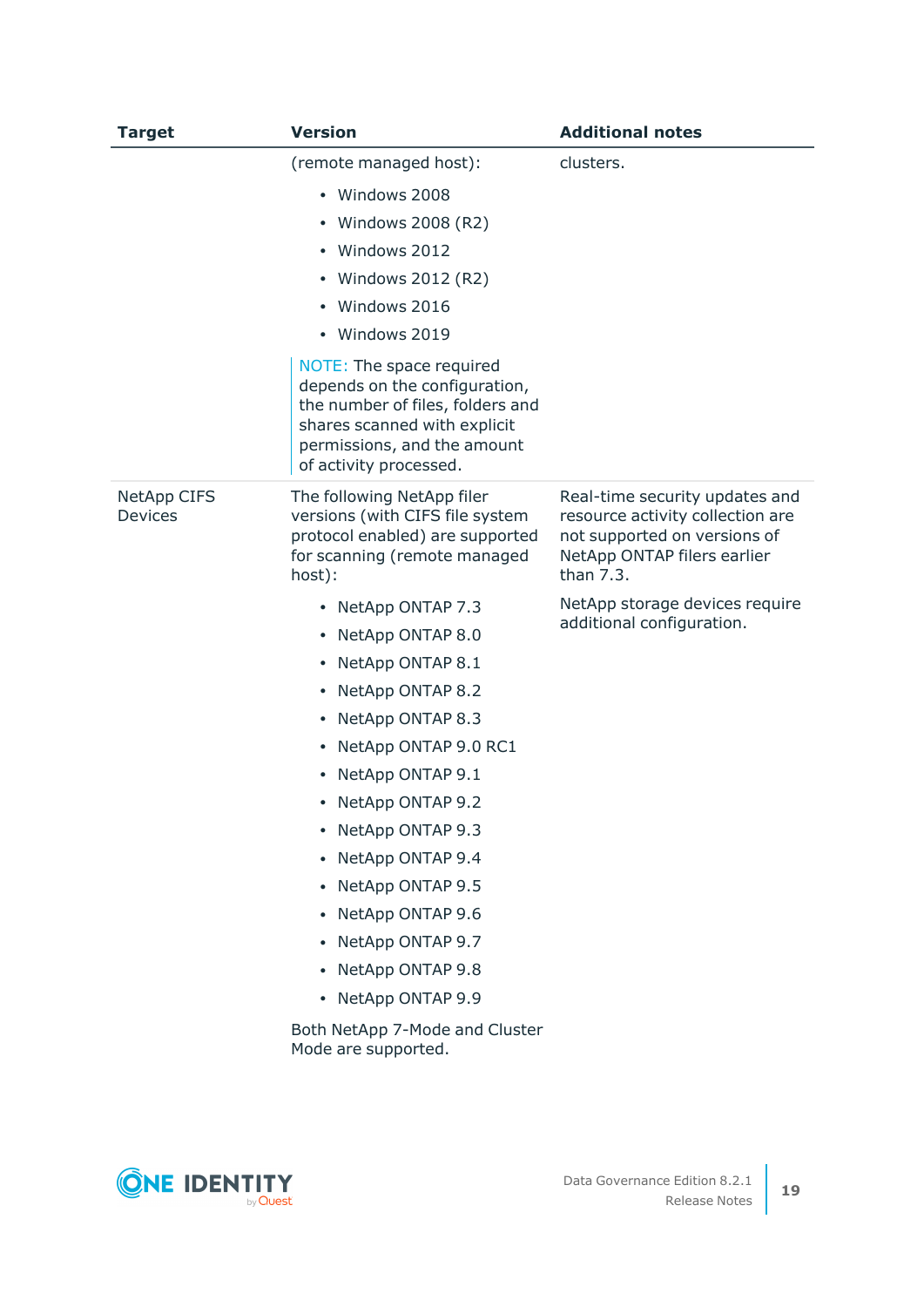| <b>Target</b>             | <b>Version</b>                                                                                                                                                                                                                                                                                                                                                                                                                                                                                                                    | <b>Additional notes</b>                                                                                                                                                                                                                                      |
|---------------------------|-----------------------------------------------------------------------------------------------------------------------------------------------------------------------------------------------------------------------------------------------------------------------------------------------------------------------------------------------------------------------------------------------------------------------------------------------------------------------------------------------------------------------------------|--------------------------------------------------------------------------------------------------------------------------------------------------------------------------------------------------------------------------------------------------------------|
|                           | NOTE: The space required<br>depends on the configuration,<br>the number of files, folders and<br>shares scanned with explicit<br>permissions, and the amount<br>of activity processed.                                                                                                                                                                                                                                                                                                                                            |                                                                                                                                                                                                                                                              |
| <b>NetApp NFS Devices</b> | The following NetApp filer<br>versions (with NFS file system<br>protocol enabled) are supported<br>for scanning (remote managed<br>host):                                                                                                                                                                                                                                                                                                                                                                                         | NFS managed hosts require the<br>UNIX module to be installed<br>during the One Identity<br>Manager installation and<br>configuration process.                                                                                                                |
|                           | • NetApp ONTAP 7.3<br>NetApp OnTAP 8.0<br>NetApp ONTAP 8.1<br>NetApp ONTAP 8.2<br>٠<br>NetApp ONTAP 8.3<br>NetApp ONTAP 9.0 RC1<br>٠<br>NetApp ONTAP 9.1<br>NetApp ONTAP 9.2<br>NetApp ONTAP 9.3<br>NetApp ONTAP 9.4<br>٠<br>NetApp ONTAP 9.5<br>NetApp ONTAP 9.6<br>٠<br>NetApp ONTAP 9.7<br>NetApp ONTAP 9.8<br>٠<br>NetApp ONTAP 9.9<br>Both NetApp 7-Mode and Cluster<br>Mode are supported.<br>NOTE: The space required<br>depends on the configuration,<br>the number of files, folders and<br>shares scanned with explicit | For NetApp 7-Mode managed<br>hosts, real-time security<br>updates and resource activity<br>collection require FPolicy; and<br>in order to use FPolicy, CIFS<br>must be installed and running.<br>NetApp storage devices require<br>additional configuration. |
|                           | permissions, and the amount<br>of activity processed.                                                                                                                                                                                                                                                                                                                                                                                                                                                                             |                                                                                                                                                                                                                                                              |
| <b>EMC CIFS Devices</b>   | The following EMC devices are<br>supported for scanning (remote<br>managed host):                                                                                                                                                                                                                                                                                                                                                                                                                                                 | VNXe is not supported. VNXe<br>does not support CEPA<br>currently and therefore Data                                                                                                                                                                         |

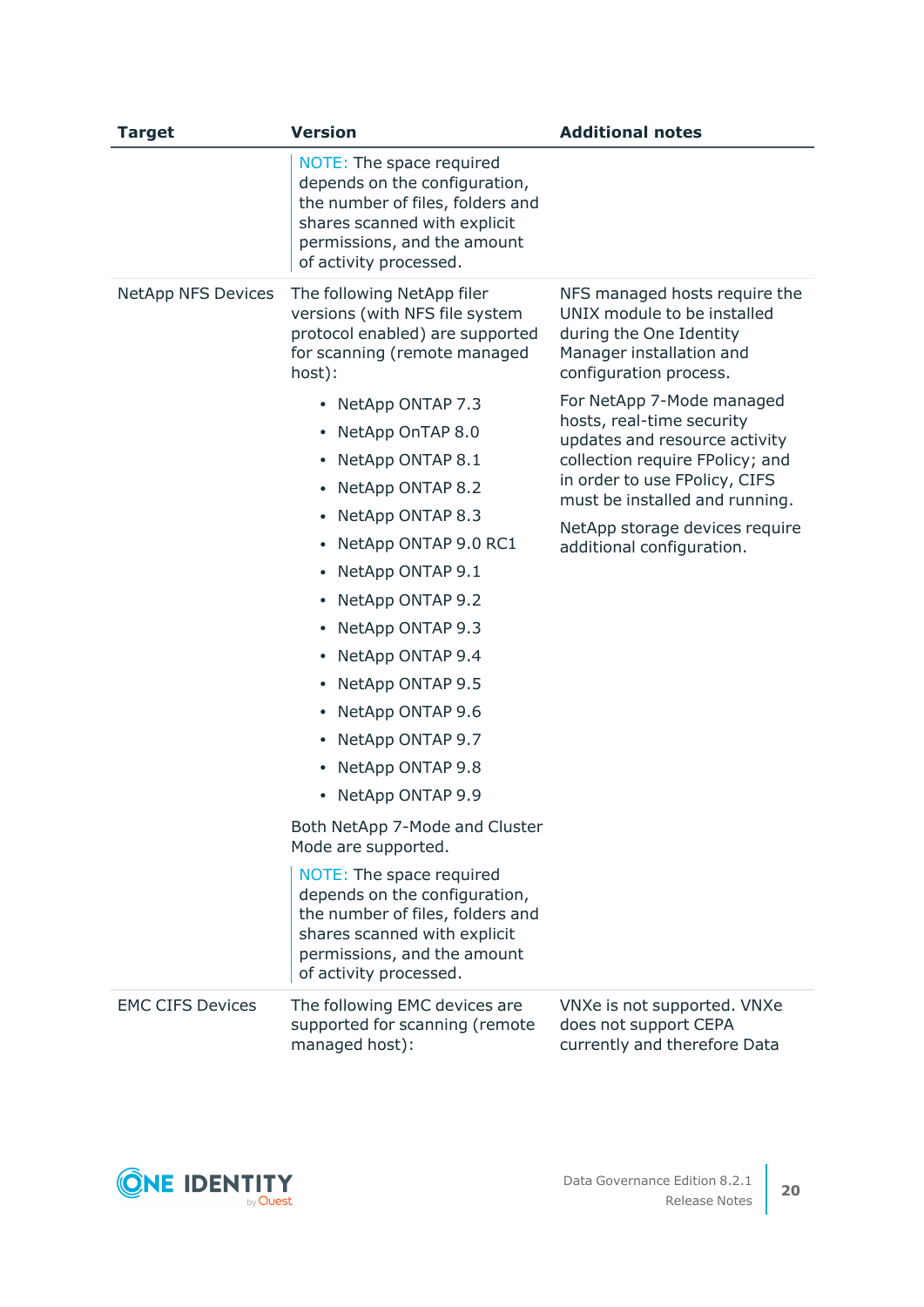| <b>Version</b><br><b>Target</b>         |                                                                                                                                                                                        | <b>Additional notes</b>                                                                                                                       |  |
|-----------------------------------------|----------------------------------------------------------------------------------------------------------------------------------------------------------------------------------------|-----------------------------------------------------------------------------------------------------------------------------------------------|--|
|                                         | • EMC Celerra<br><b>EMC VNX</b><br>$\bullet$                                                                                                                                           | Governance Edition will not run<br>successfully in VNXe<br>environments.                                                                      |  |
|                                         | • EMC Isilon                                                                                                                                                                           | EMC storage devices require                                                                                                                   |  |
|                                         | The following EMC Framework<br>versions (with CIFS file system<br>protocol enabled) are supported:                                                                                     | additional configuration.<br>See Appendix: EMC managed<br>host deployment prior to adding<br>an EMC managed host.                             |  |
|                                         | • Common Event Enabler<br>(CEE) 7.1 (or higher)                                                                                                                                        |                                                                                                                                               |  |
|                                         | NOTE: The space required<br>depends on the configuration,<br>the number of files, folders and<br>shares scanned with explicit<br>permissions, and the amount<br>of activity processed. | Common Event Enabler (CEE)<br>version 8.7.8.1 or higher are<br>not yet supported.                                                             |  |
| <b>EMC Isilon NFS</b><br><b>Devices</b> | The following EMC Isilon devices<br>(with NFS file system protocol<br>enabled) are supported for<br>scanning (remote managed<br>host):                                                 | NFS managed hosts require the<br>UNIX module to be installed<br>during the One Identity<br>Manager installation and<br>configuration process. |  |
|                                         | EMC Isilon 7.2<br>EMC Isilon 8.0<br>٠                                                                                                                                                  | Resource activity collection is<br>not supported for EMC Isilon<br>NFS managed hosts.                                                         |  |
|                                         | EMC Isilon OneFS 8.1.2<br><b>EMC Isilon OneFS 8.2</b><br>٠                                                                                                                             | EMC storage devices require<br>additional configuration.                                                                                      |  |
|                                         | EMC Isilon OneFS 8.2.1                                                                                                                                                                 |                                                                                                                                               |  |
|                                         | EMC Isilon OneFS 8.2.2                                                                                                                                                                 |                                                                                                                                               |  |
|                                         | <b>EMC Isilon OneFS 9.0</b>                                                                                                                                                            |                                                                                                                                               |  |
|                                         | <b>EMC Isilon OneFS 9.1</b><br>٠                                                                                                                                                       |                                                                                                                                               |  |
|                                         | NOTE: The space required<br>depends on the configuration,<br>the number of files, folders and<br>shares scanned with explicit<br>permissions, and the amount<br>of activity processed. |                                                                                                                                               |  |
| <b>SharePoint</b>                       | The following SharePoint<br>versions are supported for<br>scanning (local managed host):<br>• SharePoint Server 2010                                                                   | Agent is installed where the One<br><b>Identity Manager service (job</b><br>server) is running for the<br>SharePoint farm.                    |  |

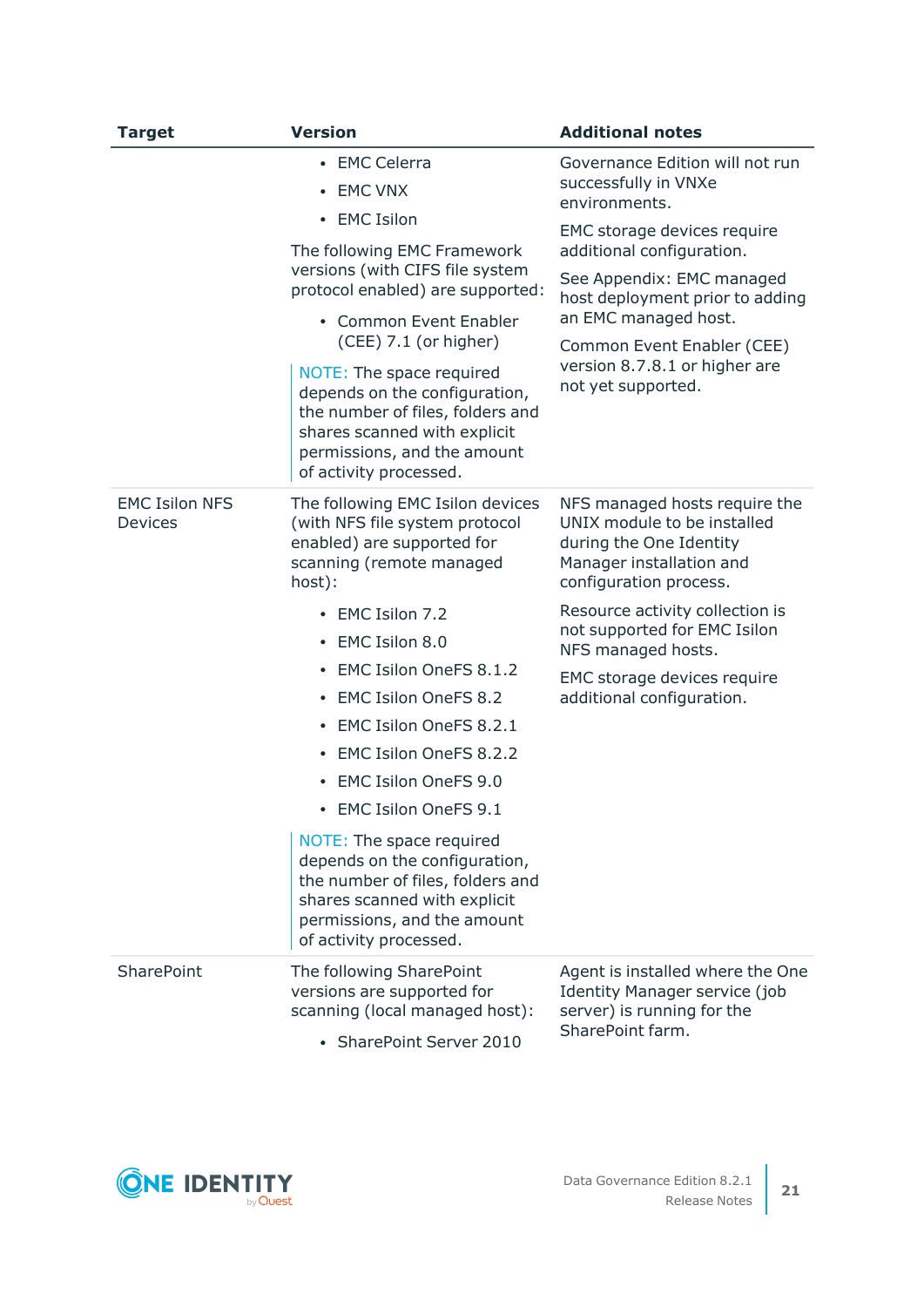| <b>Target</b>   | <b>Version</b>                                                                                                                      | <b>Additional notes</b>                                                                                                         |
|-----------------|-------------------------------------------------------------------------------------------------------------------------------------|---------------------------------------------------------------------------------------------------------------------------------|
|                 | <b>SharePoint Server 2013</b>                                                                                                       | We recommend installing the                                                                                                     |
|                 | • SharePoint Server 2016                                                                                                            | One Identity Manager service<br>on a dedicated SharePoint                                                                       |
|                 | • SharePoint Server 2019                                                                                                            | Application Server in the farm                                                                                                  |
|                 | 100GB disk space on the<br>SharePoint agent computer for<br>data storage and scan post-<br>processing activities.                   | and not on a Web Front server<br>which prevents extra load<br>processing on that server.<br>Standalone farms are not            |
|                 | NOTE: The space required                                                                                                            | supported.                                                                                                                      |
|                 | depends the number of sites,<br>lists, and document libraries<br>and the number of unique<br>permissions gathered from the<br>farm. | Farms configured with only<br>Local Users and Groups are not<br>supported.                                                      |
|                 | 8GB RAM for the SharePoint<br>agent computer.                                                                                       |                                                                                                                                 |
| Cloud           | The following cloud providers<br>running on Office 365 are<br>supported for scanning (remote                                        | Resource activity collection is<br>not supported for<br>Cloud managed hosts.                                                    |
|                 | managed host):                                                                                                                      | OneDrive for Business support<br>is limited to the Documents<br>folder for the Administrator                                    |
|                 | • SharePoint Online                                                                                                                 |                                                                                                                                 |
|                 | • OneDrive for Business                                                                                                             | account. Therefore, all<br>managed paths are selected<br>within the scope of the<br><b>Administrator's Documents</b><br>folder. |
| <b>DFS Root</b> | Windows 2008 Active Directory                                                                                                       |                                                                                                                                 |

### DFS and higher

### <span id="page-21-0"></span>**Data Governance Edition minimum permissions**

The following table contains the permissions required to properly deploy Data Governance Edition.

| <b>Table 27: Required minimum permissions</b> |  |  |  |  |
|-----------------------------------------------|--|--|--|--|
|-----------------------------------------------|--|--|--|--|

| Account             | <b>Permission</b>                                      |
|---------------------|--------------------------------------------------------|
| System user (Active | Must have an associated One Identity Manager Employee. |

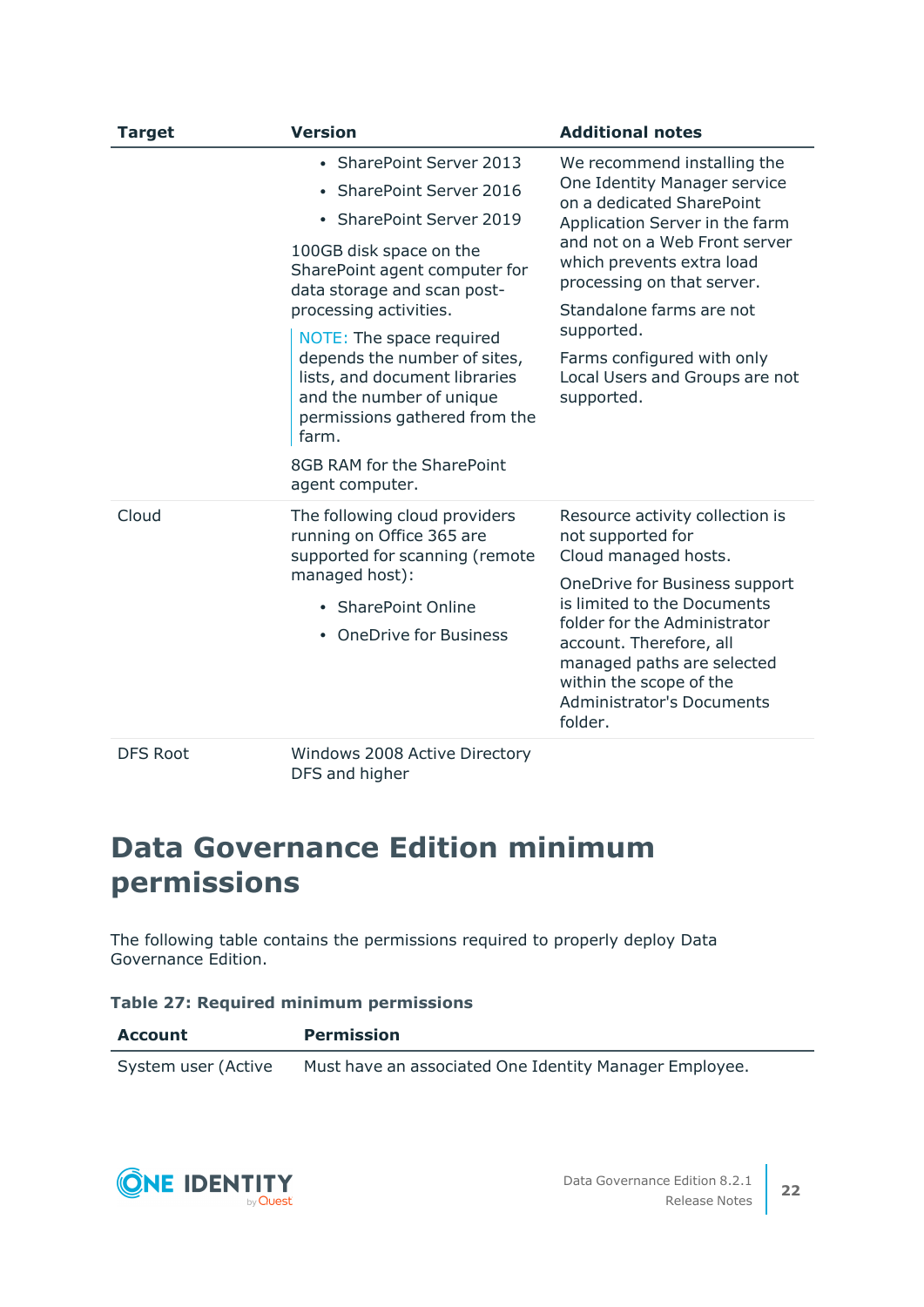| <b>Account</b>                                                                 | <b>Permission</b>                                                                                                                                                                                                                                                                                                           |  |  |
|--------------------------------------------------------------------------------|-----------------------------------------------------------------------------------------------------------------------------------------------------------------------------------------------------------------------------------------------------------------------------------------------------------------------------|--|--|
| Directory account<br>logged on to the<br>computer)                             | Employee must be assigned the Data Governance  <br>Administrators application role or the Data Governance  <br><b>Access Managers application role.</b>                                                                                                                                                                     |  |  |
| <b>AND</b>                                                                     | NOTE: If the System user does not have the appropriate roles                                                                                                                                                                                                                                                                |  |  |
| Manager user (Active<br>Directory account<br>running the Manager)              | assigned, you will see the Data Governance Edition features in<br>the Manager, but will encounter errors when attempting to<br>perform Data Governance Edition-related tasks. If the Manager<br>user does not have the appropriate roles assigned, you will not<br>see the Data Governance Edition features in the Manager. |  |  |
| Service account<br>assigned to a                                               | Log On as a Service local user rights on the Data Governance<br>server.                                                                                                                                                                                                                                                     |  |  |
| managed domain                                                                 | Local Administrator rights on Data Governance agent computers.                                                                                                                                                                                                                                                              |  |  |
|                                                                                | NOTE: If you see errors after granting Local Administrator<br>rights, log off and log on to the computer where Local Admin-<br>istrator was granted.                                                                                                                                                                        |  |  |
|                                                                                | If the service account is not a member of the Domain Users group<br>(for example, a user from domain A is used to manage trusted<br>domain B), additional rights are required.                                                                                                                                              |  |  |
| SQL service account<br>for connection with                                     | dbcreator server role is required to create the database during<br>initial configuration of Data Governance Edition                                                                                                                                                                                                         |  |  |
| the Data Governance<br><b>Resource Activity</b><br>database                    | db_owner role is required to work with the database                                                                                                                                                                                                                                                                         |  |  |
| SQL service account<br>for connection with<br>One Identity Manager<br>database | db_owner role for One Identity Manager database                                                                                                                                                                                                                                                                             |  |  |
| Service account for an<br>agent on Local<br>Windows managed<br>hosts           | The agent runs under the Local System account. No additional<br>rights are required.                                                                                                                                                                                                                                        |  |  |
| Service account for an                                                         | Local Administrator rights on the managed host.                                                                                                                                                                                                                                                                             |  |  |
| agent managing<br>remote Windows<br>managed hosts                              | NOTE: If you see errors after granting Local Administrator<br>rights, log off and log on to the computer where Local Admin-<br>istrator was granted.                                                                                                                                                                        |  |  |
|                                                                                | Log On as a Service local user rights on the agent computer.<br>(This is automatically granted when the agent is deployed.)                                                                                                                                                                                                 |  |  |
| Service account for an<br>agent managing<br><b>SharePoint farms</b>            | Must be the SharePoint farm account (same account that is used<br>to run the SharePoint timer service and the One Identity Manager<br>service (job server)). This account also needs to be a member of                                                                                                                      |  |  |

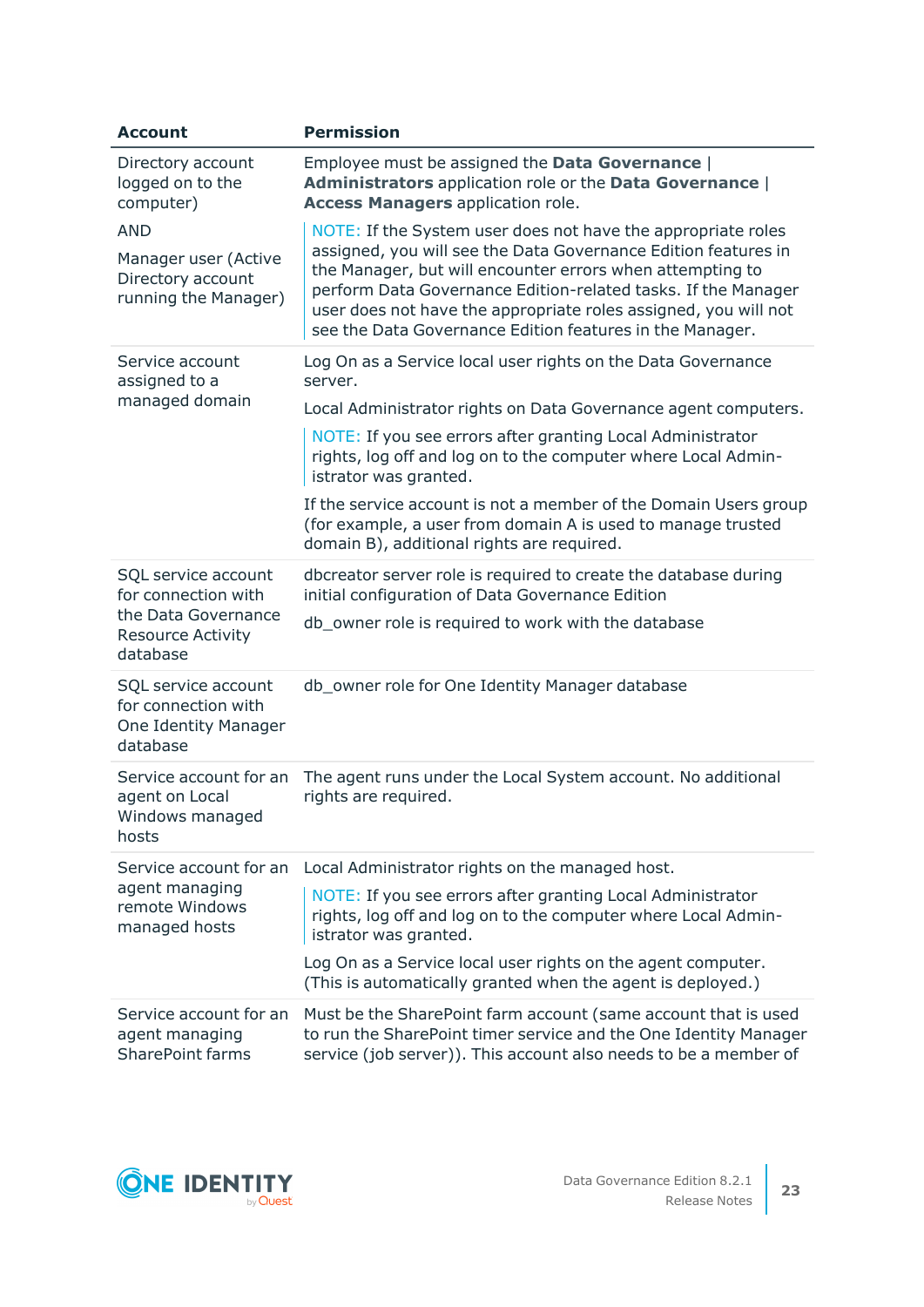| <b>Account</b>                                                                                                   | <b>Permission</b>                                                                                                                                                                                                                                                     |  |  |
|------------------------------------------------------------------------------------------------------------------|-----------------------------------------------------------------------------------------------------------------------------------------------------------------------------------------------------------------------------------------------------------------------|--|--|
|                                                                                                                  | the administrators group on the SharePoint server.                                                                                                                                                                                                                    |  |  |
|                                                                                                                  | Log On as a Service local user rights on the agent computer.<br>(This is automatically granted when the agent is deployed.)                                                                                                                                           |  |  |
| Service account for an<br>agent managing                                                                         | Log On as a Service local user rights on the agent computer.<br>(This is automatically granted when the agent is deployed.)                                                                                                                                           |  |  |
| NetApp filers                                                                                                    | Must be a member of the local Administrators group on the<br>NetApp filer in order to create FPolicy.                                                                                                                                                                 |  |  |
|                                                                                                                  | Must have permissions to access folders being scanned.                                                                                                                                                                                                                |  |  |
| Service account for an<br>agent managing EMC<br>Isilon storage devices                                           | Log On as a Service local user rights on the agent computer.<br>(This is automatically granted when the agent is deployed.)<br>Must have "run as root" permissions on the Isilon SMB share that<br>has been selected as a managed path.                               |  |  |
| One Identity Manager<br>service (job server)<br>account used for<br>scheduling Data<br><b>Governance Edition</b> | Must have an associated One Identity Manager Employee.<br>Employee must be assigned the Data Governance  <br>Administrators application role or the Data Governance  <br><b>Access Managers application role.</b>                                                     |  |  |
| reports                                                                                                          |                                                                                                                                                                                                                                                                       |  |  |
| <b>Active Directory</b><br>account used by the<br>AppServer to<br>establish<br>communication                     | Must have an associated One Identity Manager Employee.<br>Employee must be assigned the Data Governance  <br><b>Administrators and the Data Governance   Access</b><br><b>Managers</b> application roles.                                                             |  |  |
| between the Data<br>Governance server<br>and the Manager                                                         | NOTE: This account must be added as the AppServer pool<br>identity in Internet Information Services (IIS) Manager. If the<br>AppServer application pool is set to the default Network<br>Security identity, Data Governance Edition reports will fail to<br>generate. |  |  |

### <span id="page-23-0"></span>**Data Governance Edition required ports**

NOTE: For agent deployments, open the following file and printer sharing ports:

- $\cdot$  TCP 135
- $\cdot$  UDP 137
- $\cdot$  UDP 138
- $\cdot$  TCP 139
- $\cdot$  TCP 445

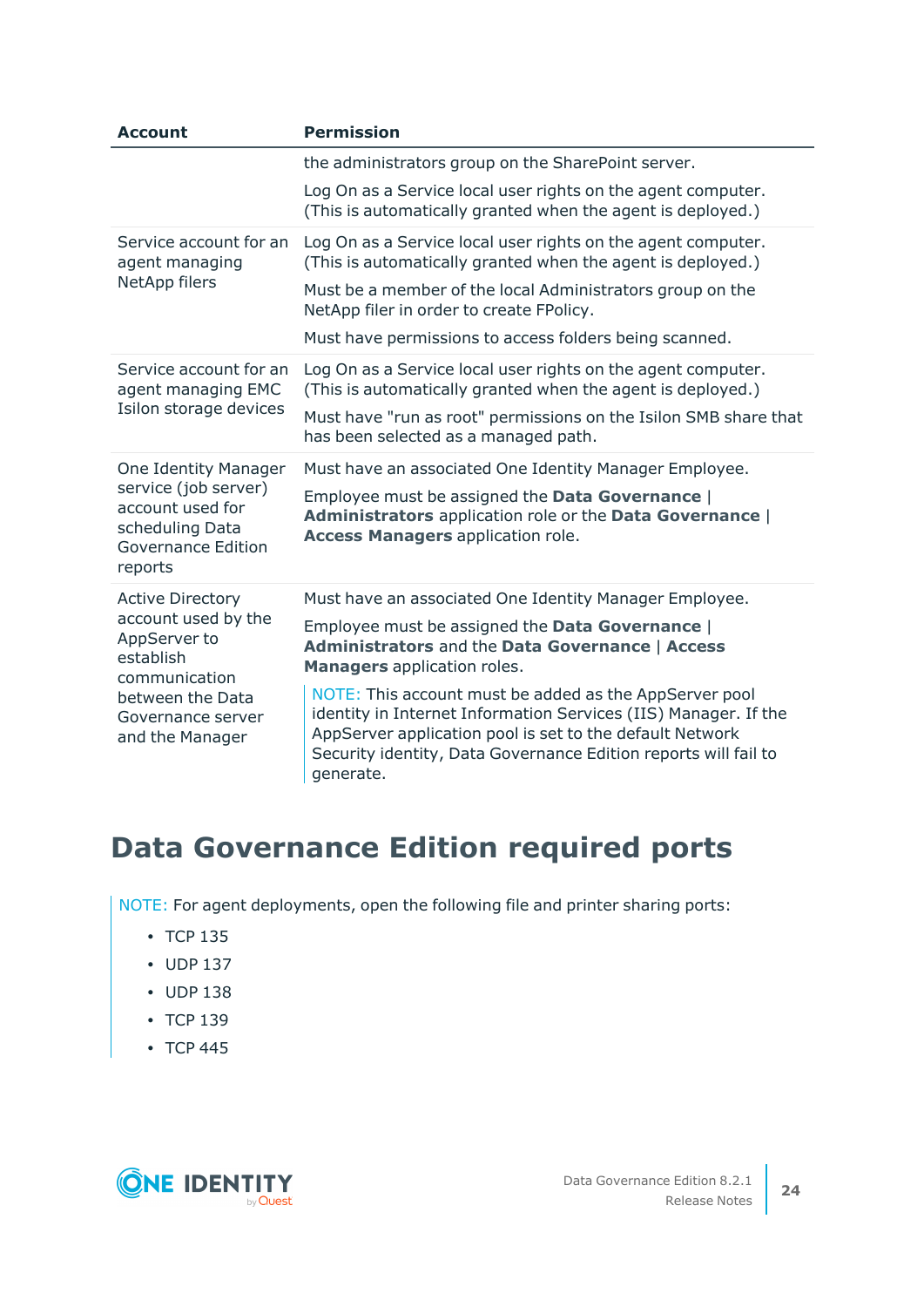|  |  |  |  |  | Table 28: Ports required for communication |
|--|--|--|--|--|--------------------------------------------|
|--|--|--|--|--|--------------------------------------------|

| <b>Port</b>      | <b>Direction</b> | <b>Description</b>                                                                                                                                                                                                                                                                                                                                                                                                                                                                                                                                                                                                                                                                               |
|------------------|------------------|--------------------------------------------------------------------------------------------------------------------------------------------------------------------------------------------------------------------------------------------------------------------------------------------------------------------------------------------------------------------------------------------------------------------------------------------------------------------------------------------------------------------------------------------------------------------------------------------------------------------------------------------------------------------------------------------------|
| 8721             | Incoming         | TCP (HTTP) port opened on the Data Governance server<br>computer. This is the base port for the Data Governance REST<br>API, used for communication with Data Governance server REST<br>services, including the One Identity Manager clients and Windows<br>PowerShell.                                                                                                                                                                                                                                                                                                                                                                                                                          |
| 8722             | Incoming         | TCP (net.tcp) port opened on the Data Governance server<br>computer. Used for communication with Data Governance<br>agents, One Identity Manager clients, One Identity Manager web<br>server, and PowerShell.                                                                                                                                                                                                                                                                                                                                                                                                                                                                                    |
|                  |                  | NOTE: The net.tcp port is configurable in the Data Governance<br>Configuration wizard. The HTTP port (8721) listed above should<br>always be 1 less than the net.tcp port. These first two ports<br>align with the base addresses in the DataGovernanceEdi-<br>tion. Service.exe.config file under the IndexServerHost service.<br>It is highly recommended that you only change this port using<br>the Data Governance Configuration wizard to ensure the config-<br>uration file, One Identity Manager database and service connec-<br>tion points are updated properly; otherwise, you may lose<br>connection with the Manager, the Data Governance service<br>and/or Data Governance agents. |
|                  |                  | IMPORTANT: Do NOT use the Designer to change the<br>QAMServer configuration parameters, including the Port<br>parameter.                                                                                                                                                                                                                                                                                                                                                                                                                                                                                                                                                                         |
| 8723             | Incoming         | HTTP port used for communication with the One Identity Manager<br>web server (/landing and /home pages).                                                                                                                                                                                                                                                                                                                                                                                                                                                                                                                                                                                         |
| 18530 -<br>18630 | Incoming         | TCP port range opened on all agent computers. Used for<br>communication with the Data Governance server. (The first agent<br>on an agent host will use port 18530, and each subsequent agent<br>on the same host will take the next available port, i.e., 18531,<br>18532, and so on.). In addition, this range is used to open a TCP<br>listener for NetApp Cluster Mode hosts if resource activity<br>collection is enabled.                                                                                                                                                                                                                                                                   |

# **Product licensing**

Use of this software is governed by the Software Transaction Agreement found at [www.oneidentity.com/legal/sta.aspx](http://www.oneidentity.com/legal/sta.aspx). This software does not require an activation or license key to operate.

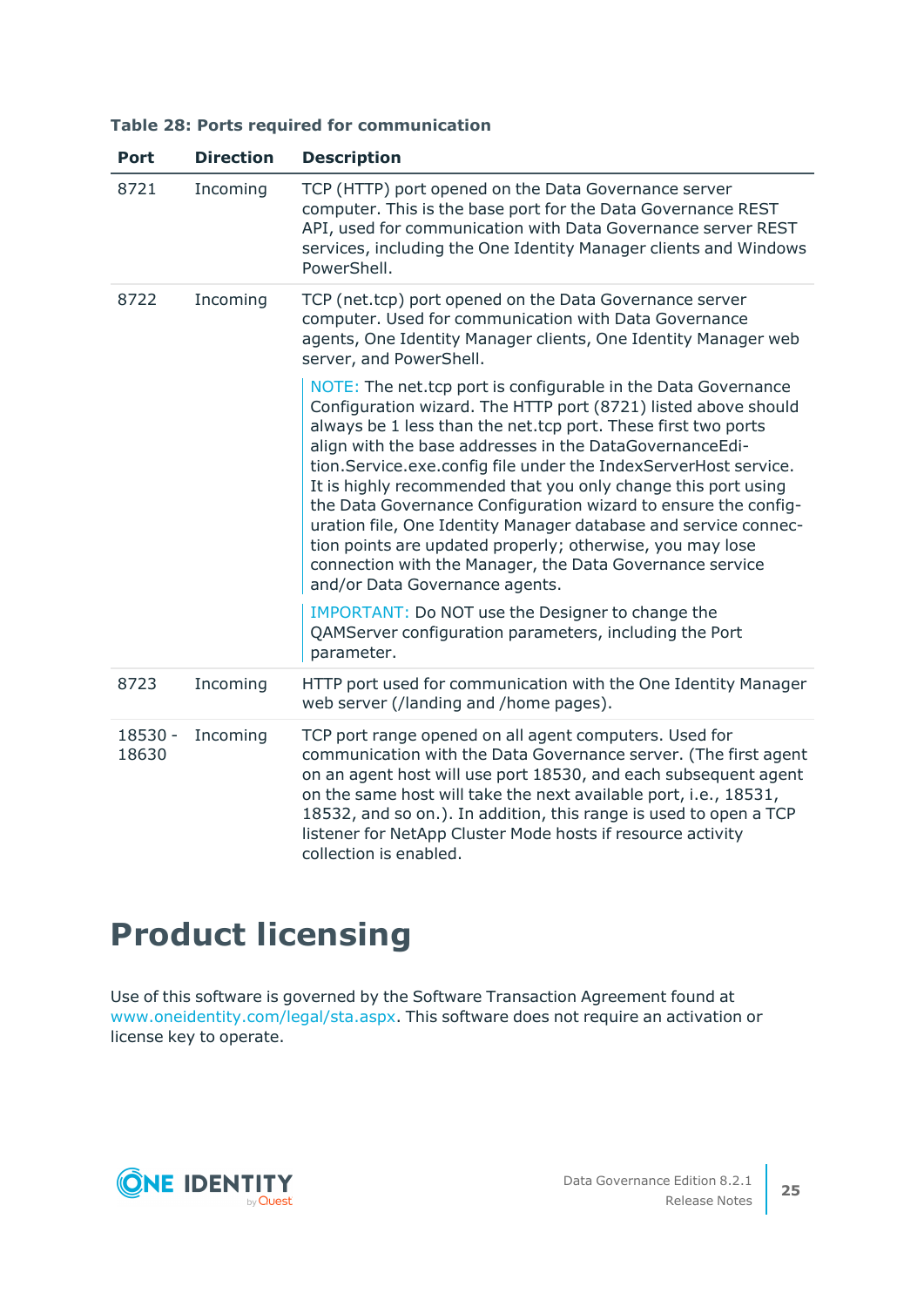# **Upgrade and installation instructions**

One Identity Manager and Data Governance Edition must be running the same version. Use the installation and configuration wizards to perform a new install or upgrade from a previous version of Data Governance Edition

## **Deployment overview**

The following activities must be performed to have a fully functional Data Governance Edition deployment:

- Install One Identity Manager Data Governance Edition
- Create and configure the One Identity Manager database
- Install and configure the One Identity Manager service (job server)
- Run the Data Governance Configuration wizard to:
	- Deploy the Data Governance server
	- Create the Data Governance Resource Activity database
- Configure the Data Governance service accounts for managed domains
- Add managed hosts and deploy agents
- Install the web portal

#### NOTE: **New in 7.0: Active Directory synchronization via the One Identity Manager service (job server) is not required for managed host deployment**.

In the absence of One Identity Manager target system synchronization, the Data Governance service automatically harvests the forest topology. It creates Employee records for all members found in each domain's Domain Admins group and for the current account running the Data Governance configuration wizard. It also links these accounts to the correct Data Governance application roles, which allows you to add managed hosts and deploy agents.

When additional One Identity Manager functionality is required, including generating complete Data Governance Edition reports, perform the following steps:

• Run the One Identity Manager Synchronization Editor to synchronize your target environments (Active Directory, and if applicable, SharePoint and Unix).

IMPORTANT: Active Directory synchronization MUST be complete before starting the SharePoint synchronization.

• Assign Data Governance application roles to Employees.

For detailed instructions on installing and configuring One Identity Manager Data Governance Edition see the *One Identity Manager Installation Guide* and the *One Identity Manager Data Governance Edition Deployment Guide*.

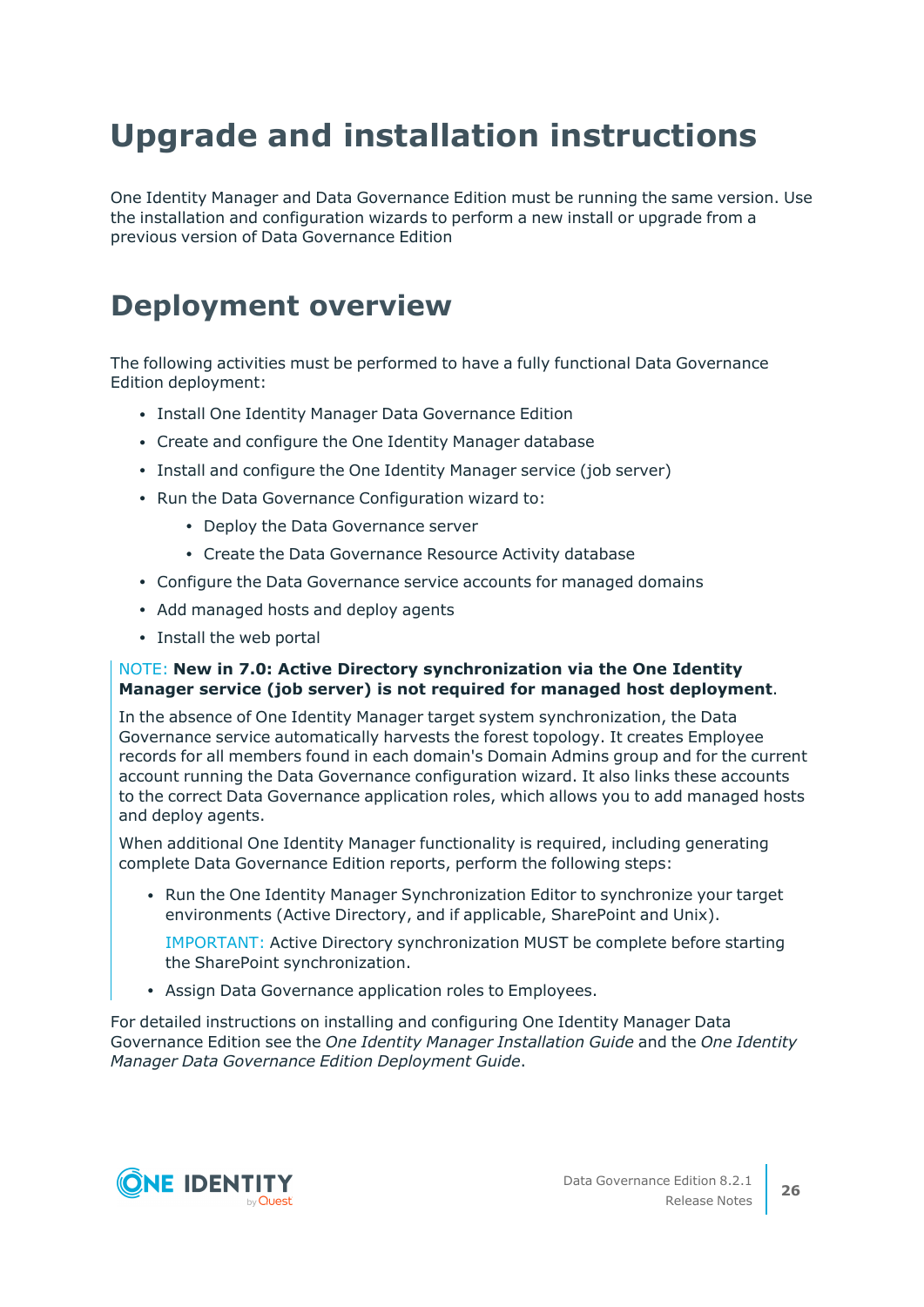### **Upgrading One Identity Manager Data Governance Edition**

In order to take advantage of the enhancements added to Data Governance Edition version 8.2.1, you must perform a full One Identity Manager Data Governance Edition upgrade, which includes:

- Running the autorun.exe program to deploy the latest version of One Identity Manager Data Governance Edition.
- Running the Configuration wizard to upgrade the One Identity Manager database.
- Running the Data Governance Configuration wizard to upgrade the Data Governance service and connect to an existing (or install a new) Resource Activity database.
- Upgrading the Data Governance agents.

See the *Upgrading Data Governance Edition* chapter in the *One Identity Data Governance Edition Deployment Guide* for full instructions on upgrading Data Governance Edition.

### **More resources**

Additional information is available from the following:

- One Identity Manager online product documentation: [https://support.oneidentity.com/identity-manager/technical-documents](https://support.oneidentity.com/identity-manager/technical-documents/)
- Data Governance Edition online product documentation: [https://support.oneidentity.com/identity-manager-data-governance](https://support.oneidentity.com/identity-manager-data-governance-edition/technical-documents)[edition/technical-documents](https://support.oneidentity.com/identity-manager-data-governance-edition/technical-documents)
- One Identity community: [https://www.quest.com/community/products/one](https://www.quest.com/community/products/one-identity/)[identity/](https://www.quest.com/community/products/one-identity/)

# **Globalization**

This section contains information about installing and operating this product in non-English configurations, such as those needed by customers outside of North America. This section does not replace the materials about supported platforms and configurations found elsewhere in the product documentation.

This release is Unicode-enabled and supports any character set. It supports simultaneous operation with multilingual data. This release is targeted to support operations in the following regions: North America, Western Europe and Latin America, Central and Eastern Europe, Far-East Asia, Japan.

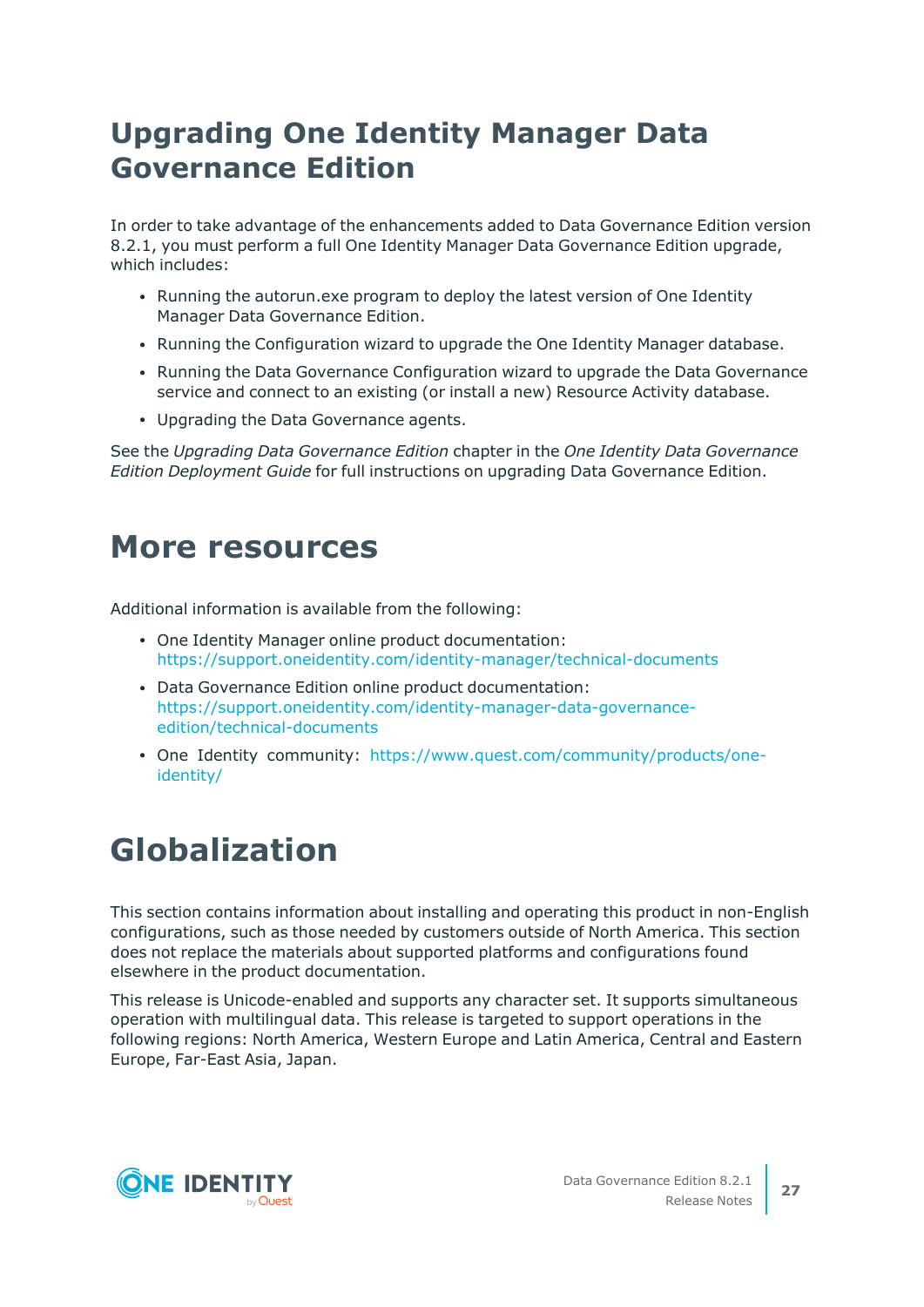# **About us**

One Identity solutions eliminate the complexities and time-consuming processes often required to govern identities, manage privileged accounts and control access. Our solutions enhance business agility while addressing your IAM challenges with on-premises, cloud and hybrid environments.

## **Contacting us**

For sales and other inquiries, such as licensing, support, and renewals, visit [https://www.oneidentity.com/company/contact-us.aspx.](https://www.oneidentity.com/company/contact-us.aspx)

### **Technical support resources**

Technical support is available to One Identity customers with a valid maintenance contract and customers who have trial versions. You can access the Support Portal at [https://support.oneidentity.com/.](https://support.oneidentity.com/)

The Support Portal provides self-help tools you can use to solve problems quickly and independently, 24 hours a day, 365 days a year. The Support Portal enables you to:

- Submit and manage a Service Request
- View Knowledge Base articles
- Sign up for product notifications
- Download software and technical documentation
- View how-to videos at [www.YouTube.com/OneIdentity](http://www.youtube.com/OneIdentity)
- Engage in community discussions
- Chat with support engineers online
- View services to assist you with your product